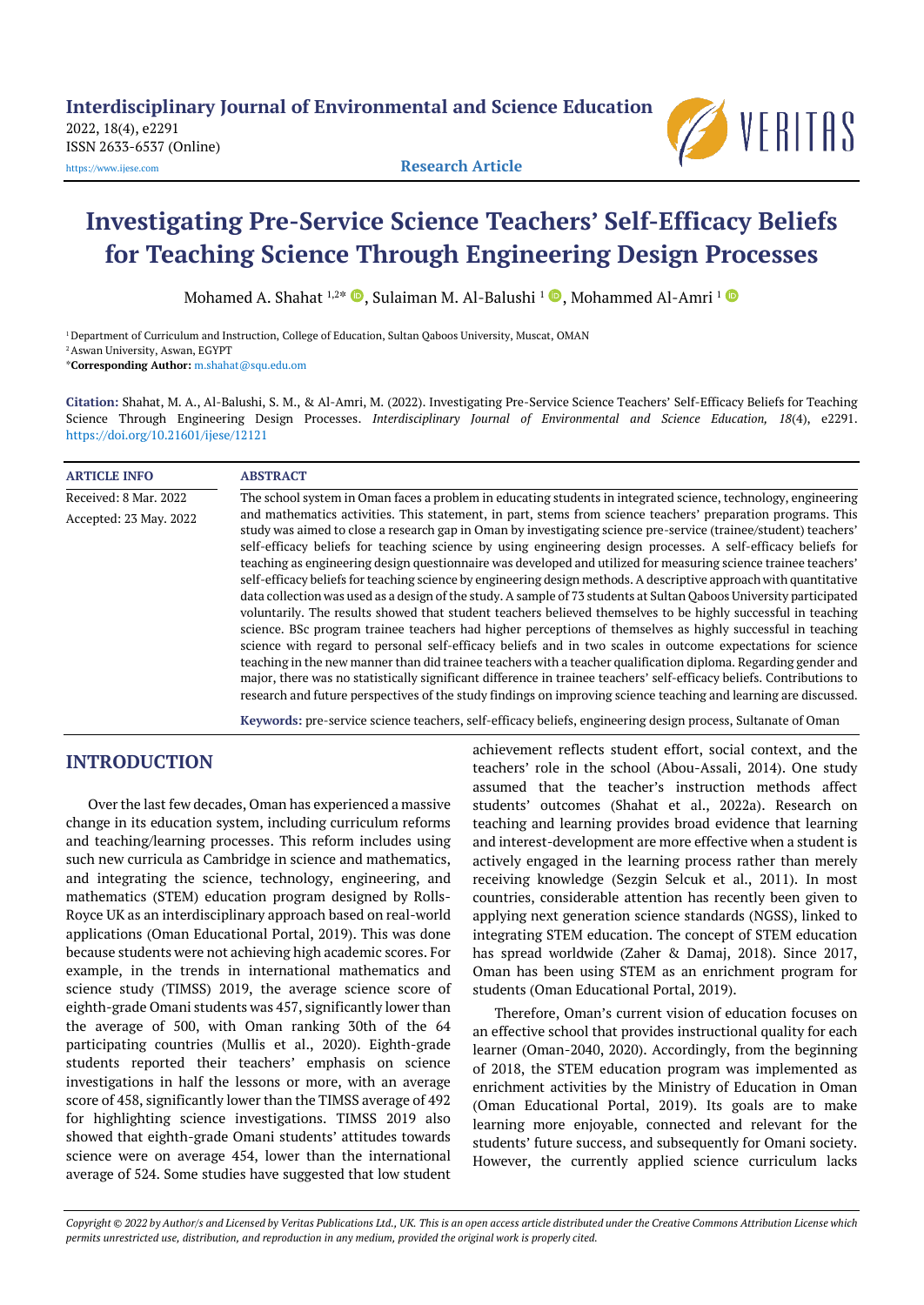integration, so providing STEM-based curricula as formal curricula together with preparing science teachers in the proper application of these curricula is essential. Thus, finding effective teaching strategies and models for developing preand in-service teachers' quality of instruction is important in improving achievement and learning processes. For this, it is necessary to provide practical and applied school training to equip distinguished science teachers with a high level of professional knowledge and expertise, and then measure their influence on students' learning outcomes (Oman-2040, 2020). To reach the STEM program's aims, it is necessary to address both the inadequate number of teachers skilled in education of these STEM subjects, and the quality of instruction by, and the science teacher's commitment to, developing a systematic scientific approach based on engineering design skill methods.

Teachers' actions in the classroom are generally affected by their self-efficacy beliefs (Bandura, 1989). Hoy et al. (2009) clarified that teachers' beliefs play a crucial role as cognitive filters that guide their perception and actions in the classroom. These beliefs influence their practice in classroom situations (Shahat et al., 2022b). Research has revealed the importance of teachers' beliefs in the concept of learning and teaching, the curriculum and its content, their role in the classroom and the students' impact on their planning for instruction (Kitsantas & Baylor, 2001), curriculum implementation (Cronin-Jones, 1991), classroom management (Gurcay, 2015), teaching strategies (Hoy et al., 2009), and assessment (Shahat et al., 2022b).

If we accept that the TIMSS results reflect the actual level of Omani students' achievement in science, there is a need to investigate the low results (Shahat et al., 2022a, 2022b). One way to do so is to study in depth the pre- and in-service teachers' beliefs, especially those regarding the teaching process (Smolleck et al., 2006). The current study's researchers acknowledge no recent attempt in Arab countries to explore student teachers' self-efficacy beliefs for teaching science by using engineering design processes. Thus, this study examined trainee teachers' self-efficacy in teaching science in this manner. It is the first to deal with all these aspects. It has the potential to give an overview of the current situation of trainee science teachers. It will show the relationship between these beliefs and demographic variables such as the students' gender, major and preparation program. It should lead to the educational success of trainee science teachers. It is based on the goal that improved education can achieve academic success. Consequently, this will influence their students' success in STEM programs in the future, which is of high importance for Oman.

# **SCIENCE TEACHER EDUCATION IN OMAN**

#### **Bachelor Program of Science Teacher Education**

This program aims to provide the educational field with science teachers who have scientific knowledge and are qualified to teach general sciences in basic education schools (grades 5-10) and biology, physics and chemistry in post-basic education schools (grades 11-12). The science teachers' program at Sultan Qaboos University is designed to be completed in four years (eight semesters) (Al Barwani & Bailey, 2016).

The program comprises three parts: a specialized component 60%, an educational component 30%, and a cultural component 10% of the total credit hours (Public and Private Universities in Oman, 2021). It includes a focused academic discipline of the courses at the College of Science, which provides the candidates with specialized scientific knowledge and a deep understanding of the enquiring nature of science. Moreover, professional preparation at the College of Education enables students to practice their work as 'distinguished' teachers.

There is cooperation among faculties in integrating the Cambridge science curricula, which are currently implemented in Oman with the educational courses (Shahat et al., 2022a). All these courses focus on science, mathematics, technology and psychology, and on the foundation and leadership role of education. During the preparation period of the program, the student-teacher is exposed to the experience of field training through which he or she learns to experiment with the effectiveness of the teaching skills they have learned (Shahat et al., 2022a).

In 2016, the BSc at Sultam Qaboos University was recognized by the National Science Teachers Association (NSTA) and accredited by the National Council Accreditation of Teacher Education, which is now known as the Council for the Accreditation of Educator Preparation. This accreditation gives the science teacher program in Oman and the region a high international-quality standard, which has been recognized in the quality of teaching and learning of science education in Omani schools, resulting from the new trends in the discipline (Al-Balushi et al., 2020b).

#### **Teacher Qualification Diploma**

There is a parallel program called the teacher qualification diploma (TQD) with the aim of preparing qualified teachers for teaching in two semesters after receiving their BSc from arts, science and technical colleges. This program focuses on pedagogical knowledge field training in public schools (Shahat et al., 2022a).

# **THEORETICAL BACKGROUND**

#### **Teaching Science Through Engineering Design-Based Activities**

Considerable attention has been given to applying NGSS (Malkawi & Rababah, 2018), according to which achieving a high-quality science education requires developing students' skills in engineering design (Banko, 2013). Evidence has shown that active learning enhances student performance (Freeman et al., 2014) and literature reviews on teaching and learning have demonstrated that teachers' pedagogical knowledge of integrated STEM education activities, focused on scientific concepts, affects student learning, attitudes and engineering habits of mind (Guzey et al., 2016; Hudson et al., 2015).

Using engineering design-based activities in the classroom helps students to strengthen knowledge of science, technology and mathematics (Thibaut et al., 2018), involves an authentic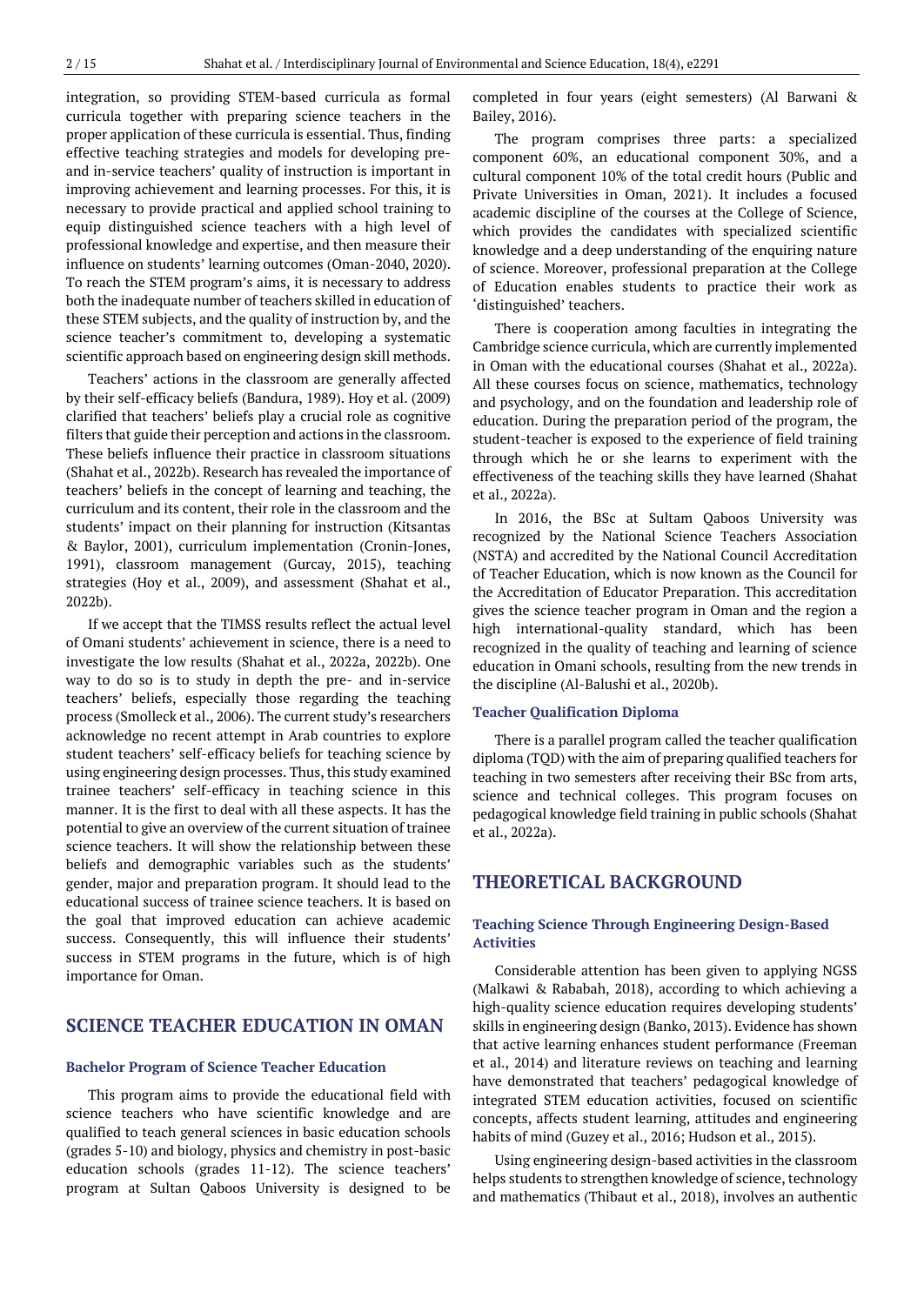context (English & King, 2015) and works cooperatively to solve real problems (Dumas et al., 2016). Engineering design activities are highly related to communication, as protocols have to be written, arguments have to be developed, and group discussions occur (Hoeg & Bencze, 2017). They also help test hypotheses, show multiple representations, provide numerous solutions (Li et al., 2016), communicate with social processes and foster motivation for learning (Gero & Danino, 2016). Yesilyurt et al. (2021) indicated that mastery of cognitive content and pedagogy were important sources for trainee teachers' engineering teaching efficacy.

Engineering design methods provide critical foundational ties across STEM disciplines, allowing students to comprehend how numerous concepts, techniques, and tools can be applied to complicated problems with multiple solutions (English, 2017). With these features, engineering design seems a promising means to support STEM learning. In addition, teachers acquire basic information on engineering (Felix & Harris, 2010). As a result, schools are encouraged to support the integration of such knowledge and abilities with the practices needed to engage in scientific inquiry and engineering design (NRC, 2012). However, without offering high-quality instruction by science teachers in the classroom, it will be impossible to reach the goals (Shahat et al., 2022b).

There are three main models for engineering design as instructional models for teaching STEM programs, including learning by design (Koehler & Mishra, 2005), design-based research (Anderson & Shattuck, 2012), and design-based modelling (Penner et al., 1998). Engineering design can be defined as "an activity that involves the construction of a physical product that solves a human problem" (Marulcu & Barnett, 2013, p. 1828). Marulcu and Barnett (2013) identified the steps of engineering design that we used in developing our questionnaire, as follows:

- 1. identifying a problem;
- 2. researching possible solutions;
- 3. picking the best solution;
- 4. building a prototype;
- 5. testing the prototype; and
- 6. repeating any steps needed to improve the design.

Engineering design is not yet standard practice in many science classrooms. In part, this happens in Oman because science teachers might lack guidance or training in designing investigations in ways that facilitate students' practising and learning to enquire and think critically, mathematically and computationally about evidence and their design and investigation (Ambusaidi & Al-Balushi, 2015). This is in line with the findings of a neighbouring country with a culture similar to that of Oman (e.g., Shahat et al., 2017).

Considering the above perspectives, particularly the standards of NGSS (NRC, 2012) and the high expectations of the Sultan Qaboos University and Ministry of Education in Oman (MoE, 2020), this study is focused on student teachers' self-efficacy beliefs for teaching science with engineering design methods.

#### **Self-Efficacy Beliefs for Teaching Science**

Bandura (1989) has linked self-efficacy within observational learning in social cognitive theory. Bandura (1986) defined self-efficacy as

> "people's judgments of their capabilities to organize and execute courses of action required to attain designated types of performances" (p. 103).

#### Christian (2017) defined self-efficacy for teaching as

"teachers' belief in their own ability to foster learning with instructional tactics, is one predictor of classroom effectiveness" (p. 14).

Bandura (1997a, 1997b) identified four sources for selfefficacy:

- 1. Mastery of experiences interpreted as successful if they raise confidence. However, experiences are interpreted as unsuccessful if they lower confidence (Bandura, 1997b).
- 2. Vicarious experiences are weaker than mastery of experience in creating self-efficacy beliefs; moreover, when teachers are uncertain about their own abilities or when they have limited prior experience, they become more sensitive to self-efficacy (Bandura, 1997b).
- 3. Social persuasion means verbal and non-verbal judgments of others. Negative persuasions of teachers can work to defeat and weaken self-efficacy beliefs (Bandura, 1986).
- 4. Physiological arousal concerning mastery of experiences such as anxiety, stress, and mood states (Bandura, 1986).

Bandura (1986) identified four phases of observational learning:

- 1. Attention to the required skill, which is affected by the observer's perception on similarity to the model, the competence of the model, and status (Smolleck et al., 2006).
- 2. Retention requires memory of the skill acquired during mental or physical practices (Christian, 2017).
- 3. Replication tests the observer's ability to practise the skill (Britner & Pajares, 2006).
- 4. An external or internal reason to imitate the model (Britner & Pajares, 2006). Self-efficacy affects academic performance by influencing several behavioural and psychological processes (Bandura, 1989).

A metanalysis study indicates that teachers' self-efficacy beliefs influence their commitment to the teaching profession (Shahat et al., 2022a). Teachers with firm self-efficacy beliefs have a positive impact on teaching experiences (Al-Balushi et al., 2020a), instructional quality in the classroom (Holzberger et al., 2013) and students' learning outcomes (Caprara et al., 2006). A science teacher who believes that he can succeed in science learning activities will persevere and be guided by physiological indices that promote confidence as he meets obstacles and works hard to complete his or her activities successfully. In contrast, a teacher who does not believe he can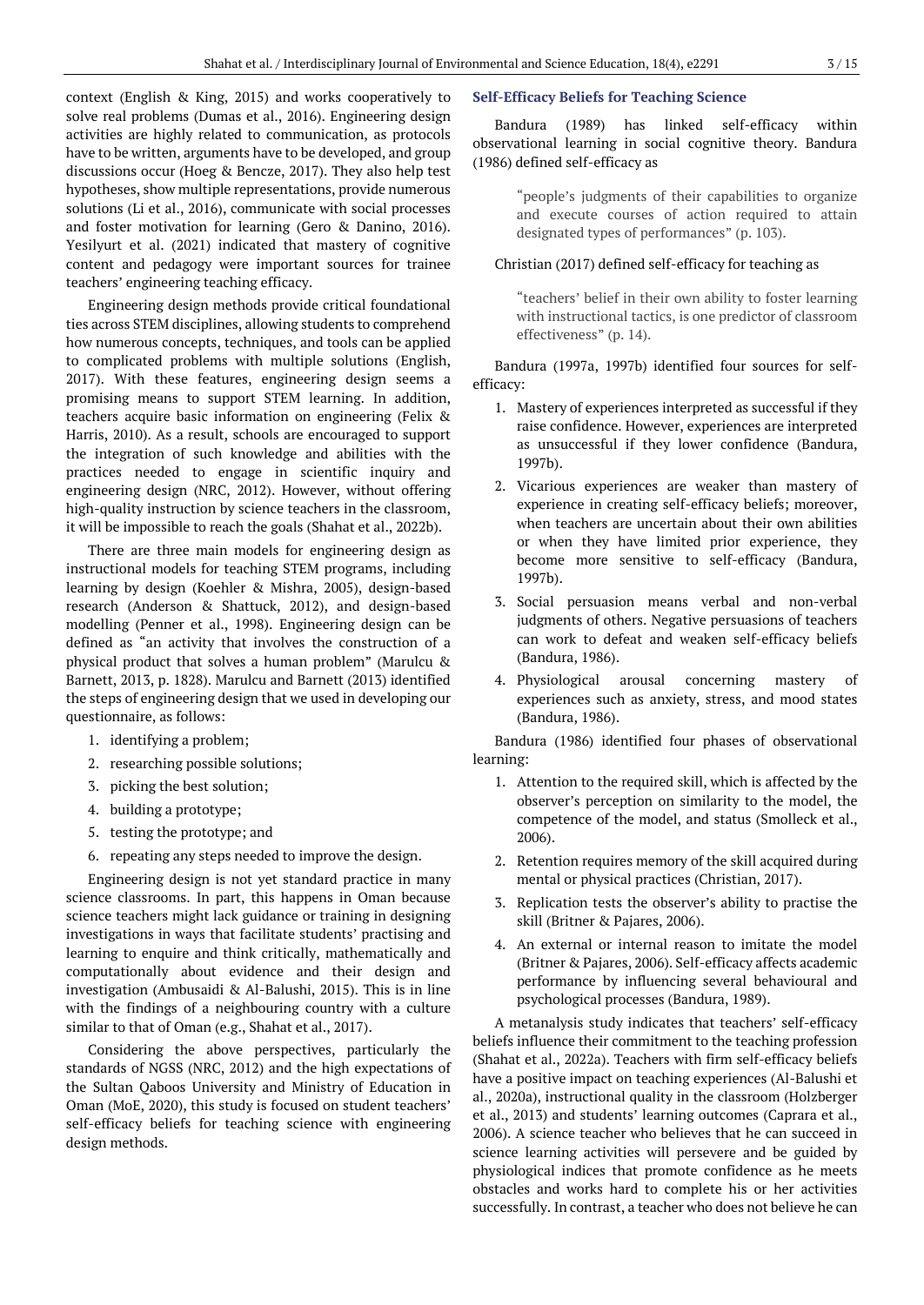succeed in science learning activities will avoid them and will not do his best if he cannot avoid them (Britner & Pajares, 2006). The influence of teachers' demographic characteristics, such as gender and teaching experience (Shahat et al., 2022a) and course of study (Basith et al., 2020), on these beliefs has been investigated. Srikoom and Faikhamta (2018) revealed that gender and teaching experience influence self-efficacy, beliefs, and attitude about STEM education. Another recent study showed that student teachers who possess STEM teaching experience have higher levels of STEM self-efficacy in terms of cognitive concept, affective attitude, and equipped skills (Chen et al., 2021). Using a self-reported instrument, Kang et al. (2018) explored elementary teachers' understanding of the NGSS science and engineering practices. They found teachers engaging their students in engineering design activities, but could not explain how they could involve them in engineering activities. On the basis of the low efficacy beliefs, Hammack and Ivey (2017) suggested enhancing the knowledge and skills needed for engineering design.

Chen et al. (2021) revealed that trainee teachers who had STEM teaching experience expressed STEM interests or participated in STEM-related activities and had great levels of STEM self-efficacy in terms of cognitive idea, emotional attitude and equipped skills. Considering teachers' selfefficacy and concerns about STEM education, Geng et al. (2019) showed that teachers need professional development, pedagogical assistance and curricular tools to apply STEM education in the classroom effectively. A study by Haatainen et al. (2021) demonstrated that teachers' opinions on integrated education and self-efficacy were linked to their experiences with integrated activities and teamwork. In her study, Webb (2015) concluded that mastery of experiences and cultivating a growth attitude through embracing the engineering design process were primarily responsible for selfefficacy increases.

As a first step in measuring self-efficacy beliefs, several researchers have tried to develop instruments to measure them with trainee science teachers (Smolleck et al., 2006; Tschannen-Moran & Hoy, 2001). One of the instruments used, teaching science as inquiry (TSI), was designed on the basis of Bandura's (1986) social cognitive theory and the work of others (Smolleck et al., 2006). TSI also considers the five features of classroom inquiry mentioned above, stated by the NSES (NSTA, 2020). Our study followed the Friday Institute for Educational Innovation (FIEI, 2012) that defines personal selfefficacy as meaning self-efficacy and confidence related to teaching the specific STEM subject; whereas it defines an outcome expectation as a degree to which the respondent believes, in general, actions of teachers can impact studentlearning in the specific STEM subject. To date, no study has focused on measuring the Omani student teachers' selfefficacy beliefs for teaching science as engineering design. The present study's findings may help reveal the quality of preparation programs for science teachers at Sultan Qaboos University and its influence on course development and their performance as in-service science teachers at schools. This can be applied to similar situations in other colleges and universities in Arab countries and globally.

#### **Table 1.** Sample statistics

| <b>Variable</b> |                | BSc $(n=32)$   | $TOD(n=41)$ |
|-----------------|----------------|----------------|-------------|
| Speciality      | <b>Biology</b> |                | 20          |
|                 | Physics        | 10             |             |
|                 | Chemistry      | 14             | 18          |
| Gender          | Female         | 18             | 36          |
|                 | Male           | $\overline{A}$ |             |

#### **Research Aims and Questions**

The following goals are addressed in this study:

- 1. Developing an instrument under Oman conditions on teachers' self-efficacy beliefs for teaching science by using engineering design processes.
- 2. Investigating the actual situation of teachers' selfefficacy beliefs for teaching science by using these methods.
- 3. Testing the impact of demographic variables (gender, major, and preparation program) on the participating pre-service science teachers' beliefs.

From the presented theoretical background and the goals of this study, the leading research questions (RQs) were:

- 1. **RQ1:** What is the level of teachers' beliefs related to their efficacy for teaching science by using engineering design processes in the Sultan Qaboos University?
- 2. **RQ2:** Which demographic characteristics (gender, major, preparation program) have an impact on teachers' self-efficacy beliefs for teaching science by using engineering design processes?

# **METHODOLOGY**

#### **Participants and Settings**

A sample of 73 student teachers (~23 years old) from the 4th year from the College of Education, Sultan Qaboos University in Oman, participated in this study. It included student teachers joining the BSc (n=41, **Table 1**, 87.3% of total enrolled students) and TQD (n=32, 64% of total enrolled students) programs at Sultan Qaboos University. All science student teachers participated voluntarily. The sample was selected with official permission from the educational authorities at Sultan Qaboos University through a funded research project focusing on student teachers at Sultan Qaboos University. A descriptive approach with quantitative data collection was used as the study design (Jason & Glenwick, 2016). Relevant demographic student teachers' characteristics were considered, such as gender, major and preparation programs.

#### **Instrumentation**

The instrument's self-efficacy beliefs for teaching as engineering design questionnaire (SEBTEDQ) was based on a standardized instrument 'T-STEM survey' (FIEI, 2012) and Marulcu and Barnett's (2013) steps of engineering design and the work of Smolleck et al. (2006) on self-efficacy beliefs for teaching science. We considered in the adaptation the cultural differences, education settings and Arabic language in Oman.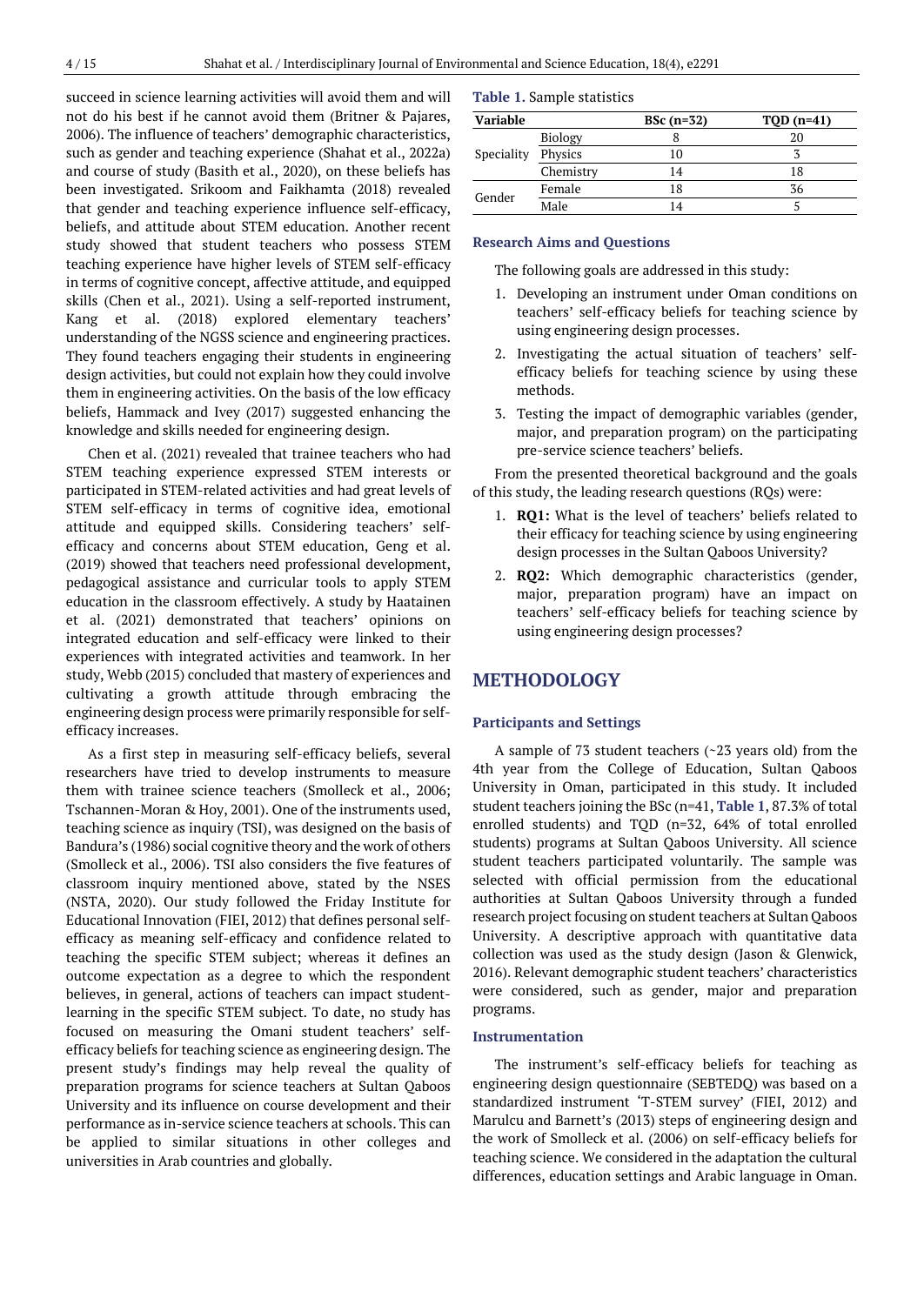| <b>Engineering design model</b> | Personal self-efficacy (PS) example item                                            | Outcome expectancy (OE) example item                  |  |  |  |  |  |  |  |
|---------------------------------|-------------------------------------------------------------------------------------|-------------------------------------------------------|--|--|--|--|--|--|--|
|                                 | I leave the opportunity for students to identify                                    | expect students to identify problems associated with  |  |  |  |  |  |  |  |
| Identify the problem            | problems associated with their engineering designs.                                 | their engineering designs.                            |  |  |  |  |  |  |  |
| Finding solutions               | encourage students to collect appropriate data on                                   | Students analyse data and information related to      |  |  |  |  |  |  |  |
|                                 | engineering problems.                                                               | scientific problems.                                  |  |  |  |  |  |  |  |
| Planning                        | I discuss with students the mechanism of evaluating                                 | Students innovate mechanisms to evaluate solutions to |  |  |  |  |  |  |  |
|                                 | solutions to solve scientific problems.                                             | solve scientific problems.                            |  |  |  |  |  |  |  |
| Production and testing          | I offer students appropriate opportunities to turn forms<br>into testable products. | Students are able to create testable products.        |  |  |  |  |  |  |  |
| Communicate                     | I encourage students to present forms to other groups.                              | Students present forms to other groups.               |  |  |  |  |  |  |  |
|                                 | I direct students to benefit from feedback on product                               | Students are busy studying nutrition owing to product |  |  |  |  |  |  |  |
| Improvement                     | development.                                                                        | development.                                          |  |  |  |  |  |  |  |

**Table 2.** Features, dimensions, and items examples of SEBTEDQ. Combined data from BSc and TQD programs

**Table 3.** Range of mean values for each category of the scale. Combined data from BSc and TQD programs

| Level of perception | Range of mean value |
|---------------------|---------------------|
| Very high           | $4.21 - 5.00$       |
| High                | $3.41 - 4.20$       |
| Moderate            | $2.61 - 3.40$       |
| Low                 | 1.81-2.60           |
| Very low            | $1.00 - 1.80$       |

The SEBTEDQ was translated and retranslated between Arabic and English by six independent professional translators.

Content validity was considered by comparing the instrument and literature by expert rating in Oman. The experts were asked to judge the correctness and relations of the items to each dimension. Cohen kappa was acceptable with range values between 0.65-0.79. The SEBTEDQ instrument contained for PS=37 items and for OE=31 items used to measure trainee teachers' self-efficacy regarding the teaching of science by using engineering design processes (**Table 2**).

#### **Data Analysis**

To evaluate the inter-rater agreement between evaluators, Cohen's kappa (κ) was used. The correlation analyses and confirmatory factor analysis (CFA) were used to determine the adapted/developed tests (Field, 2009). Items were coded from too big=5 to very few=1. The coding was reversed for negatively worded items (Aiken, 1997). Mean scores were estimated to answer the RQ1. To answer the RQ2, analyses of variance (MANOVA) were used to investigate the effect of demographic variables (gender, major, and preparation program) on trainee science teachers' self-efficacy beliefs for teaching science by using engineering design processes. To answer RQ1, the mean value of each item and domain was calculated and then classified into one of five categories: very high beliefs, high beliefs, moderate beliefs, low beliefs and very low beliefs, as shown in **Table 3**. The range of the means was determined according to the following formula (Al-Qamish & Kharbasha, 2009): interval (the highest minus the lowest value [5-1]) divided by the number of options [5]; 4*÷*5=0.80]; this increment (0.80) was added to the minimum value (1) and the result (1.80) was repeatedly added to the increment until the maximum value of 5.0 was reached (**Table 3**).

#### **Ethical Statement**

The study met the requirements of the Human Science Ethics Committee of the Sultan Qaboos University at the time the data was collected, and no ethical review was needed. We complied with data protection legislation and related instructions, and we requested an informed consent from the participants.

# **RESULTS**

This section reports the CFA and reliability of the instrument as well as the analysis of the data collected and responds to the two research questions.

#### **Descriptive Statistics**

The results of quality criteria (**Table 4**) revealed acceptable reliabilities: Cronbach's alpha≥0.65 (Griethuijsen et al., 2014) for the two dimensions (PS and OE) and the five steps of

| Table 4. Reliabilities of the components of SEBTEDQ. Combined data from BSc and TQD programs |  |  |
|----------------------------------------------------------------------------------------------|--|--|
|                                                                                              |  |  |

| <b>Dimension</b> | <b>Scale</b>             | Cronbach's alpha | <b>Number of accepted items</b> | <b>Excluded items</b> |
|------------------|--------------------------|------------------|---------------------------------|-----------------------|
|                  | Identify the problem     | 0.72             |                                 |                       |
|                  | <b>Finding solutions</b> | 0.75             | n                               |                       |
|                  | Planning                 | 0.84             |                                 |                       |
| PS               | Production and testing   | 0.79             |                                 |                       |
|                  | Communicate              | 0.79             |                                 |                       |
|                  | Improvement              | 0.73             |                                 |                       |
| Whole scale      |                          | 0.93             | 37                              |                       |
|                  | Identify the problem     | 0.81             |                                 |                       |
|                  | <b>Finding solutions</b> | 0.80             |                                 |                       |
| <b>OE</b>        | Planning                 | 0.80             | 6                               |                       |
|                  | Production and testing   | 0.75             | 4                               |                       |
|                  | Communicate              | 0.68             | 6                               |                       |
|                  | Improvement              | 0.77             | 4                               |                       |
| Whole scale      |                          | 0.92             | 31                              | 3                     |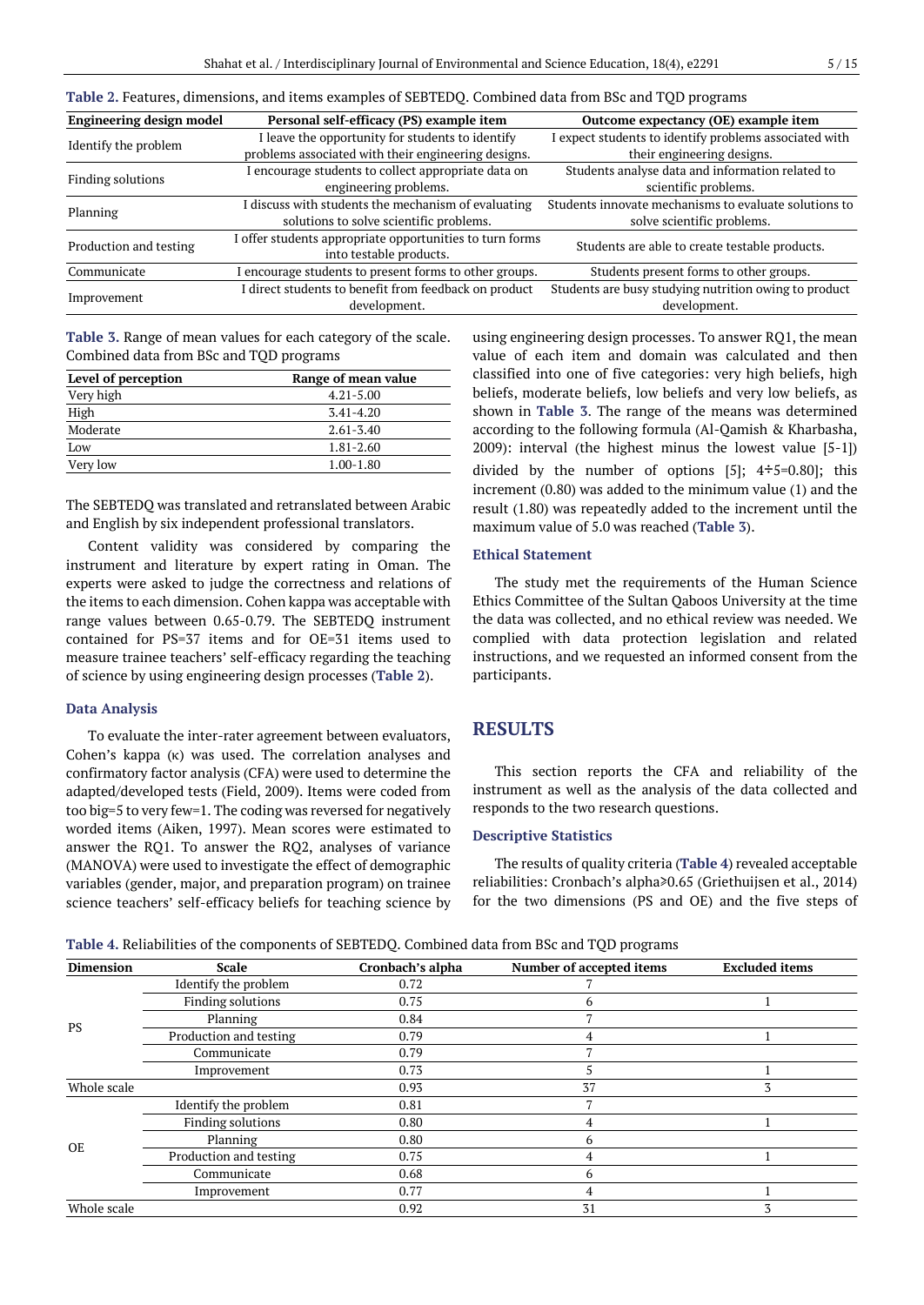

**Figure 1.** Factor model of components of the two dimensions of teachers' personal self-efficacy beliefs

SEBTEDQ in both dimensions. Bivariate correlations between components of trainee teachers' self-efficacy beliefs for teaching science methodically were tested. Correlations between the components revealed coefficients within a range of values  $(0.45 < r < 0.70)$  for personal self-efficacy beliefs, and

within a range of values (0.22<r<0.77) for outcome expectations. The results of CFA confirmed five-factor model for each scale with a general factor model. Intercorrelations between factors were allowed, with coefficients as shown in **Figure 1**.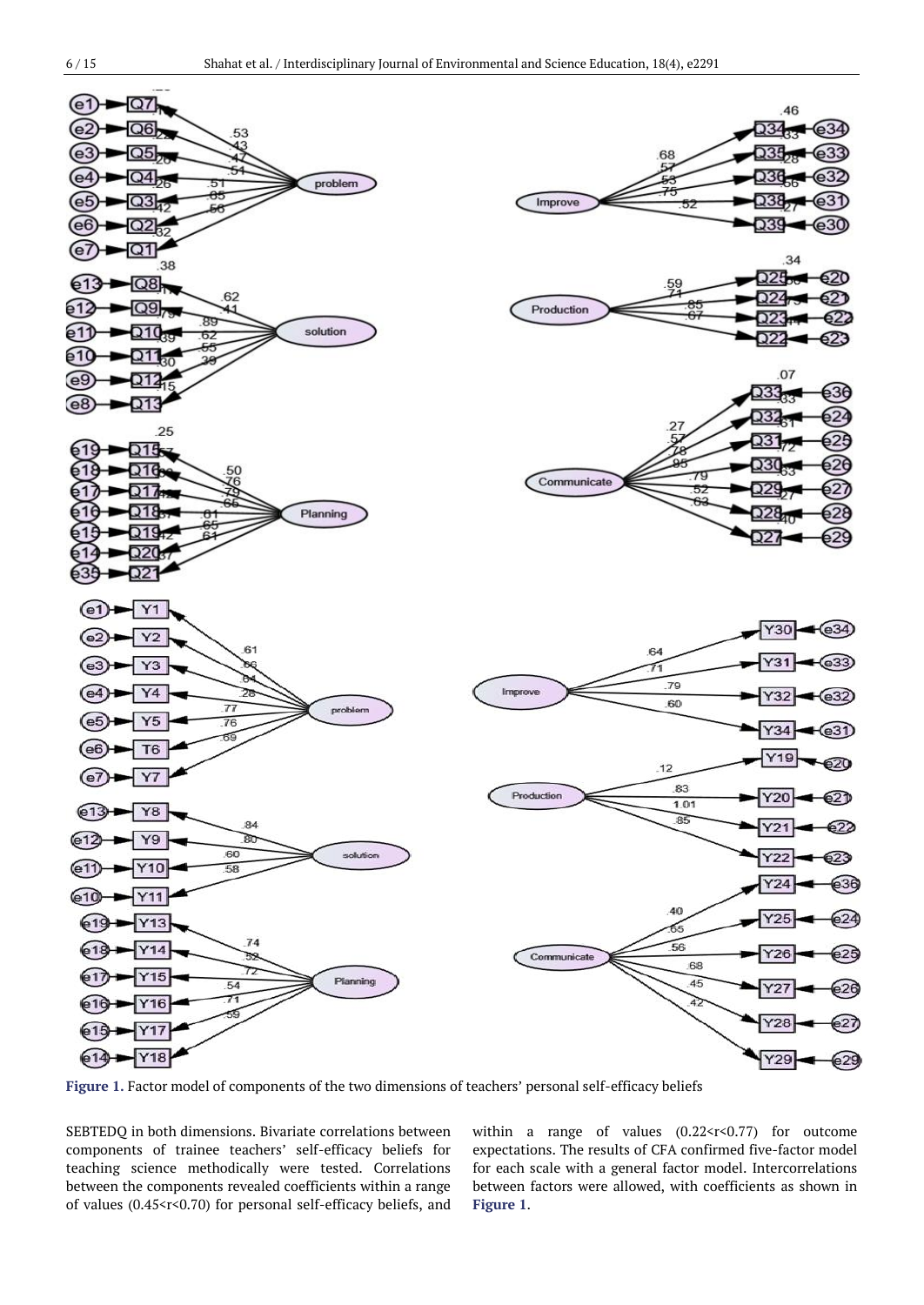# *Response to RQ1:* **What is the level of trainee teachers' beliefs related to their efficacy for teaching science by using engineering design processes***?*

As shown in **Table 5**, from the PS dimension, the responses to SEBTEDQ indicated the teachers believed themselves successful, with a high level in teaching science by using engineering design processes (M=4.02; SD=0.46). They also perceived themselves as being successful with a high level in teaching science with engineering design-based methods in the dimension of OE (M=3.93; SD=0.45)*.* **Table 5** illustrates that teachers perceived themselves as moderately and highly productive in all five steps of SEBTEDQ (ranged for PS from M=3.96 to 4.06; for OE from 3.84 to 4.09, in the 'frequently' range), suggesting that most of them have SEBTEDQ in the range from 'big' to 'too big'.

#### **Table 5.** Descriptive statistics for scales of SEBTEDQ. Combined data from BSc and TQD programs

| Scale/item                                                                                                                                                                                         | Mean         | <b>SD</b> | LB        |
|----------------------------------------------------------------------------------------------------------------------------------------------------------------------------------------------------|--------------|-----------|-----------|
| I leave the opportunity for students to identify problems associated with their engineering designs.                                                                                               | 4.03         | 0.72      | High      |
| I encourage the students to ask questions related to scientific problems.                                                                                                                          | 4.37         | 0.63      | Very high |
| I instruct the students to explore scientific problems related to daily life.                                                                                                                      | 4.21         | 0.84      | Very high |
| I provide general and meaningful experiences to allow them to explore scientific problems.                                                                                                         | 4.00         | 0.97      | High      |
| I offer the possibility to students to identify the criteria and factors for solving scientific problems                                                                                           | 3.86         | 0.75      | High      |
| I help students to revise scientific problems and extract criteria and factors for solving them.                                                                                                   | 4.05         | 0.76      | High      |
| Feeling confident enough to welcome students' questions about scientific problems.                                                                                                                 | 4.37         | 0.73      | Very high |
| <b>Identify the problem</b>                                                                                                                                                                        | 4.12         | 0.47      | High      |
| I encourage students to collect appropriate data on engineering problems.                                                                                                                          | 4.26         | 0.74      | Very high |
| I provide students the information that supports to find out engineering problems.                                                                                                                 | 4.00         | 0.83      | High      |
| I provide opportunity for students to write down their ideas about possible solutions to the engineering problems.                                                                                 | 4.32         | 0.74      | Very high |
| I support unfamiliar solutions to engineering problems.                                                                                                                                            | 4.08         | 0.79      | High      |
| I understand very well the concepts of engineering design to teach it effectively                                                                                                                  | 3.99         | 0.82      | High      |
| I have the ability to train students to inquiry about engineering problems.                                                                                                                        | 3.75         | 0.76      | High      |
| <b>Finding solutions</b>                                                                                                                                                                           | 4.06         | 0.52      | High      |
| I discuss with students the mechanism of evaluating solutions to solve scientific problems.                                                                                                        | 3.88         | 0.74      | High      |
| I have the necessary skills to guide students in adequate planning to solve scientific problems.                                                                                                   | 3.78         | 0.82      | High      |
| I Provide students with opportunities to be critical decision-makers upon planning to solve scientific problems.                                                                                   | 3.88         | 0.86      | High      |
| I have necessary skills to train students to use diagrams and illustrations while planning to solve scientific problems                                                                            | 3.90         | 0.80      | High      |
| I can train students to use diagrams and mind maps to collect the raised solutions.                                                                                                                | 4.19         | 0.86      | High      |
| I pay attention to training students in selection mechanism for the appropriate solution from the proposed solution.                                                                               | 4.03         | 0.74      | High      |
| I believe that I can train students to use models while planning to solve scientific problems.                                                                                                     | 4.03         | 0.83      | High      |
| <b>Planning</b>                                                                                                                                                                                    | 3.95         | 0.57      | High      |
| I offer students appropriate opportunities to turn forms into testable products.                                                                                                                   | 3.90         | 0.77      | High      |
| I believe that I can explain success criteria in solving scientific problems.                                                                                                                      | 4.11         | 0.76      | High      |
| I have the necessary skills to train students on the product testing mechanism.                                                                                                                    | 3.85         | 0.90      | High      |
| I am constantly improving my practice of training students to produce and test solutions to scientific problems.                                                                                   | 4.21         | 0.83      | High      |
| <b>Production and testing</b>                                                                                                                                                                      | 4.01         | 0.64      | High      |
| I can invite my colleagues to evaluate my performance in teaching engineering design.                                                                                                              | 4.19         | 0.81      | High      |
| I'm pretty sure of my ability to answer the questions of the students about engineering design.                                                                                                    | 3.92         | 0.84      | High      |
| I encourage students to exchange ideas and information related to scientific problems                                                                                                              | 4.29         | 0.71      | Very high |
| I provide the opportunity to discuss previous knowledge and experience related to scientific problems.                                                                                             | 4.29         | 0.77      | Very high |
| I encourage students to present forms to other groups.                                                                                                                                             | 4.48         | 0.64      | Very high |
| I do not know what to do to rekindle the students' attention to scientific and engineering challenges.                                                                                             | 4.07         | 0.77      | High      |
| I can invite my colleagues to evaluate my performance in teaching engineering design.                                                                                                              | 3.00         | 1.21      | Moderate  |
| Communicate                                                                                                                                                                                        | 4.03         | 0.55      | High      |
| I direct students to benefit from feedback on product development.                                                                                                                                 | 4.25         | 0.72      | Very high |
| I know what I shall do to increase students' interest in developing scientific designs.                                                                                                            | 3.75         | 0.92      | High      |
| I offer the opportunities for students to discuss problems related to the product.                                                                                                                 | 4.16         | 0.92      | High      |
| I suspect whether I have the necessary skills to teach engineering design.                                                                                                                         | 3.79         | 0.70      | High      |
| I set out-with the students-the major points for developing engineering solutions.                                                                                                                 | 3.88         | 0.88      | High      |
| Improvement                                                                                                                                                                                        | 3.96         | 0.58      | High      |
| PS<br>I expect students to identify problems associated with their engineering designs.                                                                                                            | 4.02<br>3.88 | 0.46      | High      |
|                                                                                                                                                                                                    |              | 0.74      | High      |
| I expect that students can take the initiative to ask questions related to scientific problems.                                                                                                    | 3.88         | 0.78      | High      |
| Students are busy in exploring the scientific problems related to daily life.<br>It is possible to overcome inadequate scientific background to identify students' scientific problem through good | 3.89         | 0.87      | High      |
| teaching.                                                                                                                                                                                          | 3.93         | 0.90      | High      |
| Students are looking for factors and criteria for solving scientific problems.                                                                                                                     | 3.90         | 0.76      | High      |
| Students can choose questions related to scientific problems they want to investigate.                                                                                                             | 3.79         | 0.88      | High      |
| Students are busy asking questions related to scientific problems.                                                                                                                                 | 3.81         | 0.72      | High      |
| <b>Identify the problem</b>                                                                                                                                                                        | 3.86         | 0.55      | High      |
| Students analyze data and information related to scientific problems.                                                                                                                              | 3.90         | 0.71      | High      |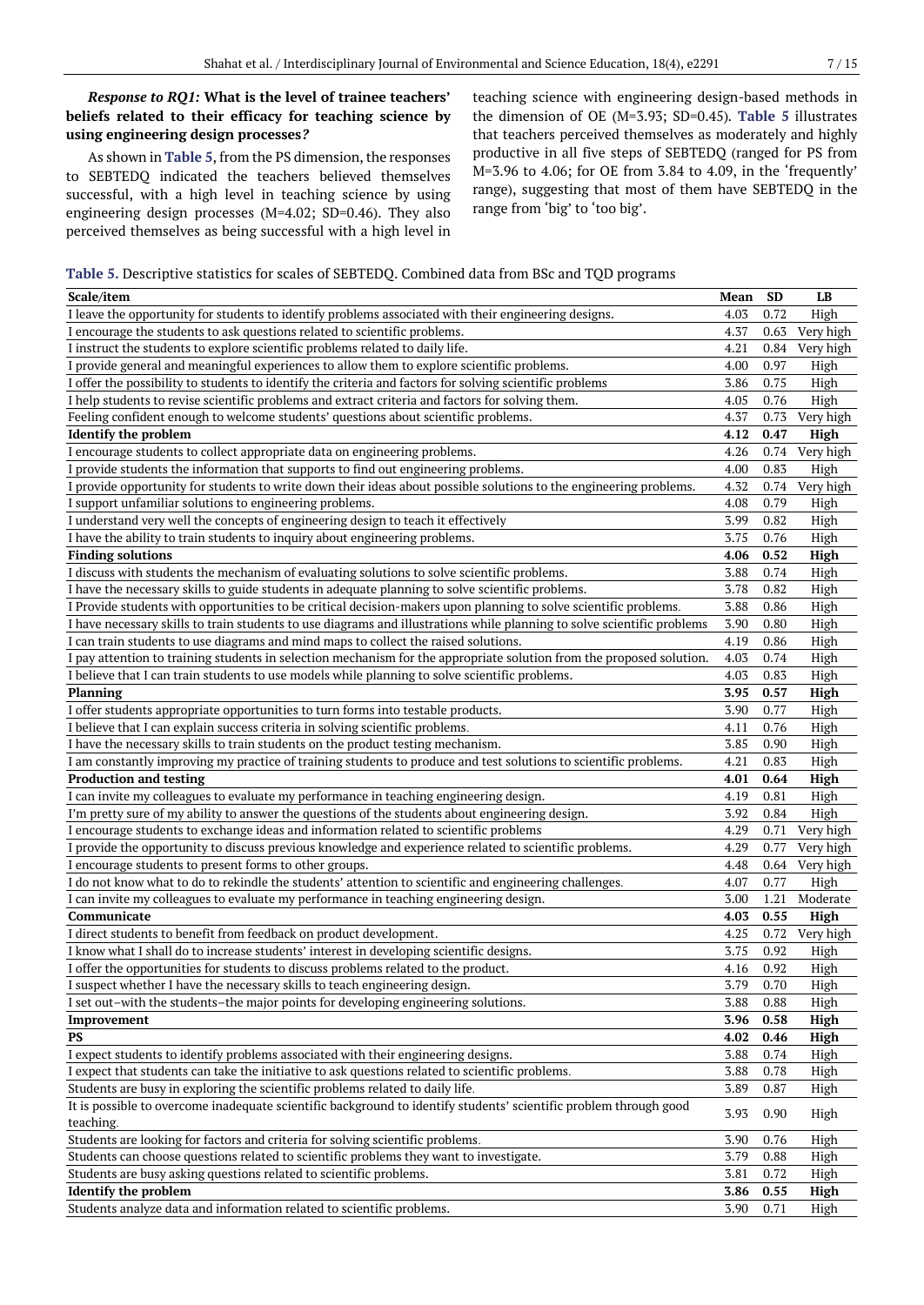|--|--|--|

### **Table 5 (Continued).** Descriptive statistics for scales of SEBTEDQ. Combined data from BSc and TQD programs

| Scale/item                                                                                                                                                                                      | Mean | <b>SD</b> | LB             |
|-------------------------------------------------------------------------------------------------------------------------------------------------------------------------------------------------|------|-----------|----------------|
| Students are looking for information that supports the exploration of scientific problems.                                                                                                      | 4.07 | 0.80      | High           |
| Students are busy writing down their ideas about possible solutions to scientific problems.                                                                                                     | 3.99 | 0.77      | High           |
| Students can extract the concepts related to scientific problems.                                                                                                                               | 3.92 | 0.81      | High           |
| <b>Finding solutions</b>                                                                                                                                                                        | 3.96 | 0.61      | High           |
| Students innovate mechanisms to evaluate solutions to solve scientific problems.                                                                                                                | 3.88 | 0.83      | High           |
| The teacher is generally responsible-in general- for teaching students the planning for solving scientific problems                                                                             | 3.85 | 0.86      | High           |
| Students can take critical decisions when planning to solve scientific problems.                                                                                                                | 3.68 | 0.91      | High           |
| There is a close relationship between students' learning of the planning mechanism to solve scientific problems and<br>the efficiency of their teachers in teaching them.                       | 4.03 | 0.92      | High           |
| Students can master how to use the diagrams and mind maps to collect the proposed solutions                                                                                                     | 3.78 | 0.94      | High           |
| Students can use models while planning to solve scientific problems.                                                                                                                            | 3.96 | 0.82      | High           |
| Planning                                                                                                                                                                                        | 3.86 | 0.62      | High           |
| Students are able to create testable products.                                                                                                                                                  | 4.00 | 0.97      | High           |
| When students do better than usual at producing solutions to scientific problems, it is usually because the teacher<br>puts in extra effort.                                                    | 3.99 | 0.79      | High           |
| The minimal learning of the students in the product testing process in general can be attributed to their teachers.                                                                             | 3.93 | 0.85      | High           |
| I invite students to create possible solutions to scientific problems and test them.                                                                                                            | 3.88 | 0.91      | High           |
| <b>Production and testing</b>                                                                                                                                                                   | 3.94 | 0.67      | High           |
| The extra effort that the teacher makes in teaching engineering design has a limited effect on student learning.                                                                                | 3.37 | 1.12      | Moderate       |
| When the learning of the student in engineering design is greater than expected, this is due to a teacher using more<br>effective teaching strategies.                                          | 3.86 | 0.82      | High           |
| Students come up with new ideas and information related to scientific problems.                                                                                                                 | 3.97 | 0.74      | High           |
| When the student's progress with low achievement is more than expected in presenting solutions to scientific<br>problems, that is usually due to the extra attention that the teacher provides. | 3.90 | 0.83      | High           |
| Students present forms to other groups.                                                                                                                                                         | 4.08 | 0.92      | High           |
| If parent notices that his son is showing an interest in engineering design problems, credit goes to his teacher.                                                                               | 3.86 | 0.78      | High           |
| Communicate                                                                                                                                                                                     | 3.84 | 0.54      | High           |
| Students are busy studying nutrition owing to product development.                                                                                                                              | 3.79 | 0.83      | High           |
| I asked the students to pay attention to developing the engineering designs.                                                                                                                    | 4.19 | 0.75      | High           |
| Students are discussing problems related to the product.                                                                                                                                        | 4.10 | 0.80      | High           |
| If the students' learning in the mechanism of developing engineering designs is less than expected, it is most likely<br>due to ineffective teaching strategies.                                | 4.29 |           | 0.69 Very high |
| Improvement                                                                                                                                                                                     | 4.09 | 0.59      | High           |
| <b>OE</b>                                                                                                                                                                                       | 3.93 | 0.45      | High           |

Note. SD: Standard deviation; LB: Level of belief; n=73

**Response to RQ2: What demographic characteristics (gender, major, and preparation program) affect student teachers' self-efficacy beliefs for teaching science by using engineering design processes?**

## **Gender Differences**

The results in **Table 6** showed no statistically significant gender differences between the mean scores for teachers on the PS dimension of the SEBTEDQ scale. The MANOVA results,  $F(1, 71)=0.66$ ,  $p > 0.05$ , also revealed that males and females did not statistically significantly differ on their personal selfefficacy beliefs for teaching science by using the new methodology. The results also showed no statistically significant gender differences between the mean scores of teachers on the OE dimension of the SEBTEDQ scale. The MANOVA results,  $F(1, 71)=1.52$ ,  $p > 0.05$ , revealed that male and female teachers' outcome expectancy beliefs for teaching science by the new method did not statistically significantly differ from male pre-service teachers.

|  |  |  | Table 6. Mean, standard deviation, and MANOVA for SEBTEDQ scale by gender. Combined data from BSc and TQD programs |  |
|--|--|--|--------------------------------------------------------------------------------------------------------------------|--|
|  |  |  |                                                                                                                    |  |

| <b>Scale</b>           | Gender | N  | M    | <b>SD</b> | F    | df   | P    |
|------------------------|--------|----|------|-----------|------|------|------|
|                        | Female | 54 | 4.13 | 0.48      |      |      |      |
| Identify the problem   | Male   | 19 | 4.10 | 0.45      | 0.05 | 1,71 | 0.81 |
|                        | Female | 54 | 4.05 | 0.54      | 0.14 |      | 0.70 |
| Finding solutions      | Male   | 19 | 4.10 | 0.47      |      | 1,71 |      |
|                        | Female | 54 | 3.93 | 0.59      | 0.35 | 1,71 | 0.55 |
| Planning               | Male   | 19 | 4.02 | 0.53      |      |      |      |
| Production and testing | Female | 54 | 3.94 | 0.65      | 2.39 | 1,71 | 0.12 |
|                        | Male   | 19 | 4.21 | 0.58      |      |      |      |
|                        | Female | 54 | 4.00 | 0.56      |      |      |      |
| Communicate            | Male   | 19 | 4.10 | 0.53      | 0.42 | 1,71 | 0.51 |
|                        | Female | 54 | 3.93 | 0.59      | 0.69 |      | 0.40 |
| Improvement            | Male   | 19 | 4.06 | 0.54      |      | 1,71 |      |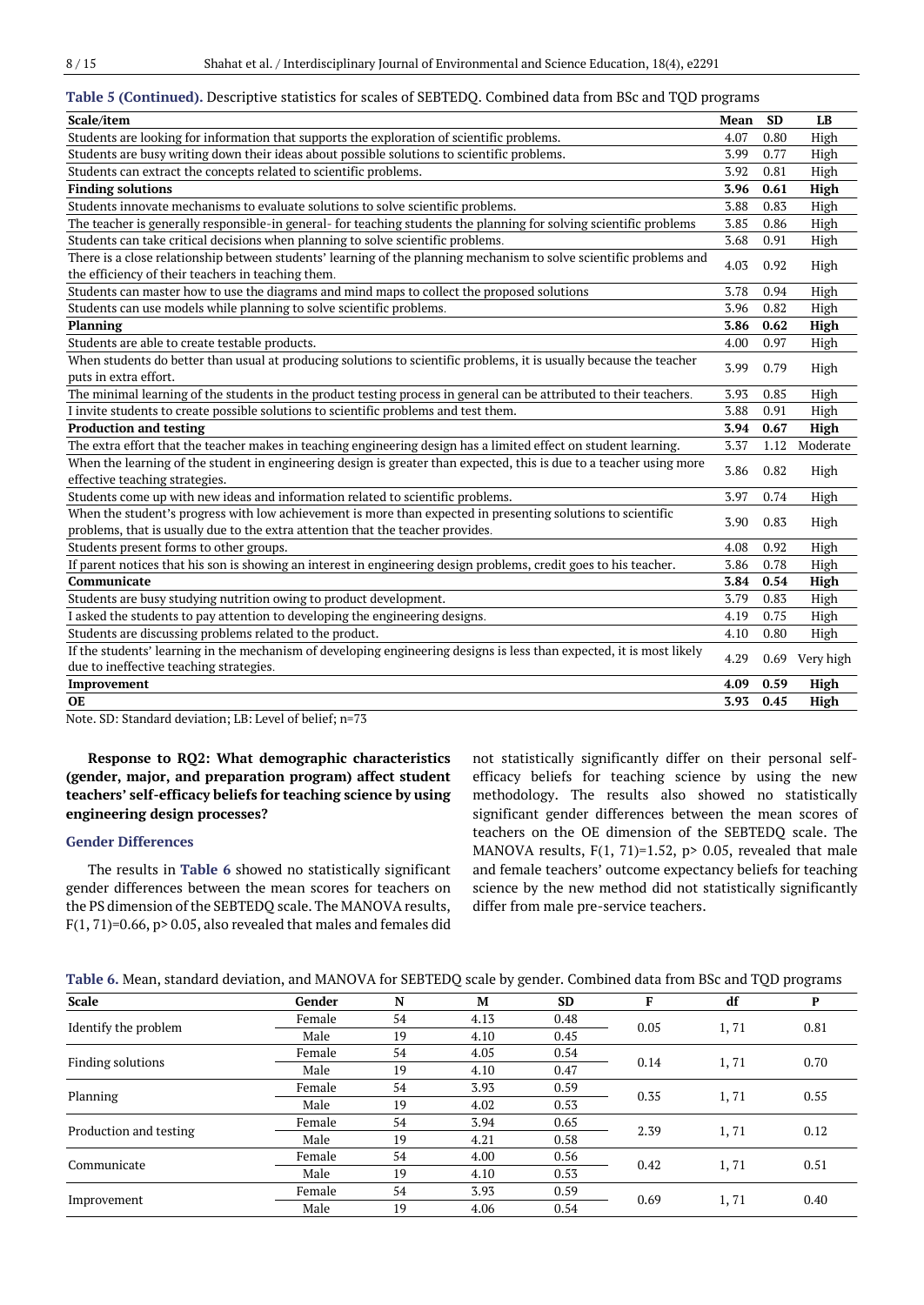| <b>Scale</b>                | Gender | N  | M    | <b>SD</b> | F    | df   | P    |
|-----------------------------|--------|----|------|-----------|------|------|------|
| <b>PS</b>                   | Female | 54 | 4.00 | 0.48      |      |      |      |
|                             | Male   | 19 | 4.10 | 0.40      | 0.66 | 1,71 | 0.42 |
| <b>Identify the Problem</b> | Female | 54 | 3.83 | 0.60      |      |      | 0.43 |
|                             | Male   | 19 | 3.95 | 0.38      | 0.61 | 1,71 |      |
| Finding solutions           | Female | 54 | 3.92 | 0.63      | 1.27 |      | 0.26 |
|                             | Male   | 19 | 4.10 | 0.55      |      | 1,71 |      |
|                             | Female | 54 | 3.78 | 0.61      | 3.70 | 1,71 | 0.06 |
| Planning                    | Male   | 19 | 4.09 | 0.60      |      |      |      |
|                             | Female | 54 | 3.92 | 0.68      |      | 1,71 | 0.63 |
| Production and testing      | Male   | 19 | 4.01 | 0.65      | 0.23 |      |      |
|                             | Female | 54 | 3.81 | 0.52      |      |      |      |
| Communicate                 | Male   | 19 | 3.92 | 0.60      | 0.65 | 1,71 | 0.42 |
|                             | Female | 54 | 4.07 | 0.62      |      |      |      |
| Improvement                 | Male   | 19 | 4.14 | 0.52      | 0.19 | 1,71 | 0.66 |
| <b>OE</b>                   | Female | 54 | 3.89 | 0.470     | 1.52 |      | 0.22 |
|                             | Male   | 19 | 4.04 | 0.392     |      | 1,71 |      |

**Table 6 (Continued).** Mean, standard deviation, and MANOVA for SEBTEDQ scale by gender. Combined data from BSc and TQD programs

#### **Preparation Program**

Analysis of MANOVA showed a significant effect of the preparation program on trainee teachers' self-efficacy beliefs in engineering designs, Wilk's lambda=0.63, F=2.32, p<0.05, in one or some subscales. **Table 7** showed a significant effect of the preparation program on the PS dimension and most of their scales of the SEBTEDQ: for whole PS, F(1, 71)=7.34, p<0.0. However, it showed no significant effect of preparation program for OE, F(1, 71)=3.19, p>0.05). Nevertheless, the results showed statistically significant preparation program differences between the mean scores of pre-service teachers on two scales of OE dimension: for identify the problem, F(1, 71)=5.75, p<0.05; for finding solutions, F(1, 71)=7.29, p<0.05).

#### **Major Differences**

MANOVA results in **Table 8** showed no significant effect of major on the two dimensions of the SEBTEDQ and also each scale: for PS, F(2, 70)=0.77, p>0.05; for OE, F(2, 70)=0.26, p>0.05).

| Table 7. Differences between BSc and TQD trainee teachers' self-efficacy beliefs in engineering designs |  |  |  |  |  |
|---------------------------------------------------------------------------------------------------------|--|--|--|--|--|
|                                                                                                         |  |  |  |  |  |

| <b>Scale</b>           | Program    | N  | M    | <b>SD</b> | df   | F     | $\mathbf{P}$ |
|------------------------|------------|----|------|-----------|------|-------|--------------|
| Identify the problem   | <b>TOD</b> | 41 | 4.07 | 0.49      | 1,71 | 1.21  | 0.27         |
|                        | <b>BSc</b> | 32 | 4.19 | 0.44      |      |       |              |
| Finding solutions      | TOD        | 41 | 3.95 | 0.54      | 1,71 | 4.75  | $0.03*$      |
|                        | <b>BSc</b> | 32 | 4.21 | 0.46      |      |       |              |
| Planning               | TQD        | 41 | 3.80 | 0.56      | 1,71 | 6.46  | $0.01*$      |
|                        | <b>BSc</b> | 32 | 4.14 | 0.55      |      |       |              |
| Production and testing | TOD        | 41 | 3.84 | 0.66      | 1,71 | 7.69  | $0.01*$      |
|                        | <b>BSc</b> | 32 | 4.24 | 0.53      |      |       |              |
| Communicate            | TQD        | 41 | 3.84 | 0.57      | 1,71 | 12.62 | $0.00*$      |
|                        | <b>BSc</b> | 32 | 4.28 | 0.43      |      |       |              |
| Improvement            | TQD        | 41 | 3.90 | 0.58      | 1,71 | 1.15  | 0.29         |
|                        | <b>BSc</b> | 32 | 4.05 | 0.57      |      |       |              |
| <b>PS</b>              | TOD        | 41 | 3.90 | 0.48      | 1,71 | 7.34  | $0.01*$      |
|                        | <b>BSc</b> | 32 | 4.19 | 0.37      |      |       |              |
| Identify the Problem   | TQD        | 41 | 3.73 | 0.54      | 1,71 | 5.75  | $0.02*$      |
|                        | <b>BSc</b> | 32 | 4.04 | 0.53      |      |       |              |
| Finding solutions      | TOD        | 41 | 3.80 | 0.61      | 1,71 | 7.29  | $0.01*$      |
|                        | <b>BSc</b> | 32 | 4.17 | 0.55      |      |       |              |
| Planning               | TOD        | 41 | 3.74 | 0.57      | 1,71 | 3.50  | 0.06         |
|                        | <b>BSc</b> | 32 | 4.01 | 0.66      |      |       |              |
| Production and testing | TOD        | 41 | 3.95 | 0.66      | 1,71 | .00   | 0.97         |
|                        | <b>BSc</b> | 32 | 3.94 | 0.69      |      |       |              |
| Communicate            | TOD        | 41 | 3.85 | 0.54      | 1,71 | .04   | 0.84         |
|                        | <b>BSc</b> | 32 | 3.82 | 0.55      |      |       |              |
| Improvement            | TOD        | 41 | 4.00 | 0.51      | 1,71 | 2.28  | 0.13         |
|                        | <b>BSc</b> | 32 | 4.21 | 0.67      |      |       |              |
| <b>OE</b>              | <b>TOD</b> | 41 | 3.84 | 0.44      | 1,71 | 3.19  | 0.07         |
|                        | <b>BSc</b> | 32 | 4.03 | 0.44      |      |       |              |

Note. \*Significant at 0.05 level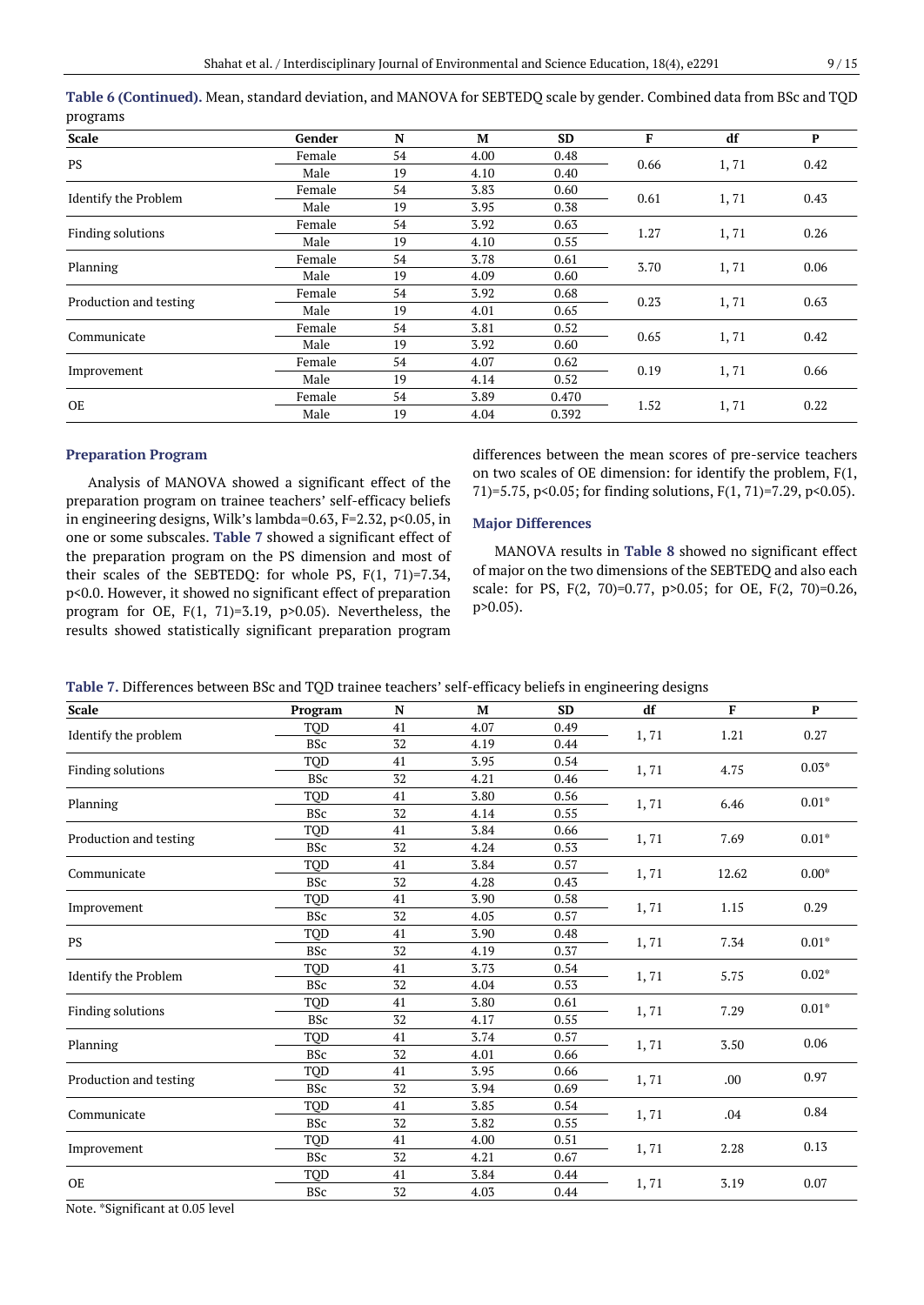| <b>Scale</b>           | Specialty | N               | M    | <b>SD</b> | df   | F    | P    |
|------------------------|-----------|-----------------|------|-----------|------|------|------|
|                        | Biology   | 28              | 4.13 | 0.48      |      |      |      |
| Identify the problem   | Physics   | 13              | 4.04 | 0.54      | 2,70 | 0.25 | 0.77 |
|                        | Chemistry | 32              | 4.15 | 0.45      |      |      |      |
|                        | Biology   | 28              | 4.06 | 0.48      |      |      |      |
| Finding solutions      | Physics   | 13              | 4.06 | 0.51      | 2,70 | 0.00 | 1.00 |
|                        | Chemistry | 32              | 4.06 | 0.57      |      |      |      |
|                        | Biology   | $\rm 28$        | 3.84 | 0.52      | 2,70 | 1.30 | 0.27 |
| Planning               | Physics   | 13              | 3.90 | 0.48      |      |      |      |
|                        | Chemistry | 32              | 4.07 | 0.64      |      |      |      |
|                        | Biology   | 28              | 4.00 | 0.63      | 2,70 | 0.74 | 0.47 |
| Production and testing | Physics   | 13              | 3.84 | 0.78      |      |      |      |
|                        | Chemistry | 32              | 4.10 | 0.59      |      |      |      |
|                        | Biology   | 28              | 3.94 | 0.55      | 2,70 | 1.52 | 0.22 |
| Communicate            | Physics   | 13              | 3.91 | 0.62      |      |      |      |
|                        | Chemistry | 32              | 4.16 | 0.52      |      |      |      |
|                        | Biology   | 28              | 3.96 | 0.58      | 2,70 | 0.76 | 0.47 |
| Improvement            | Physics   | 13              | 3.80 | $0.41\,$  |      |      |      |
|                        | Chemistry | $32\,$          | 4.03 | 0.63      |      |      |      |
|                        | Biology   | 28              | 3.99 | 0.43      | 2,70 | 0.77 | 0.46 |
| <b>PS</b>              | Physics   | $\overline{13}$ | 3.92 | 0.47      |      |      |      |
|                        | Chemistry | 32              | 4.09 | 0.48      |      |      |      |
|                        | Biology   | $\rm 28$        | 3.87 | 0.49      | 2,70 | 0.15 | 0.86 |
| Identify the problem   | Physics   | 13              | 3.93 | 0.52      |      |      |      |
|                        | Chemistry | 32              | 3.83 | 0.62      |      |      |      |
|                        | Biology   | $\rm 28$        | 3.92 | 0.61      | 2,70 | 0.29 | 0.74 |
| Finding solutions      | Physics   | 13              | 3.90 | 0.64      |      |      |      |
|                        | Chemistry | $\overline{32}$ | 4.03 | 0.61      |      |      |      |
|                        | Biology   | $\overline{28}$ | 4.00 | 0.48      | 2,70 | 1.09 |      |
| Planning               | Physics   | 13              | 3.79 | 0.68      |      |      | 0.34 |
|                        | Chemistry | 32              | 3.77 | 0.70      |      |      |      |
|                        | Biology   | $\overline{28}$ | 4.00 | 0.69      | 2,70 | 0.23 | 0.79 |
| Production and testing | Physics   | 13              | 3.84 | 0.71      |      |      |      |
|                        | Chemistry | 32              | 3.94 | 0.64      |      |      |      |
|                        | Biology   | 28              | 3.97 | 0.50      | 2,70 | 1.25 | 0.29 |
| Communicate            | Physics   | 13              | 3.76 | 0.63      |      |      |      |
|                        | Chemistry | 32              | 3.76 | 0.53      |      |      |      |
|                        | Biology   | 28              | 4.07 | 0.44      | 2,70 | 0.55 | 0.57 |
| Improvement            | Physics   | 13              | 3.96 | 0.69      |      |      |      |
|                        | Chemistry | $\overline{32}$ | 4.16 | 0.67      |      |      |      |
|                        | Biology   | 28              | 3.97 | 0.39      |      |      | 0.77 |
| <b>OE</b>              | Physics   | 13              | 3.86 | 0.47      | 2,70 | 0.26 |      |
|                        | Chemistry | 32              | 3.91 | 0.50      |      |      |      |

**Table 8.** MANOVA for the effect of major on trainee teachers' self-efficacy beliefs in engineering designs. Combined data from BSc and TQD programs

# **DISCUSSION**

The initiative of this study was to investigate trainee science teachers' self-efficacy beliefs for teaching science with engineering design methods at Sultan Qaboos University. For RQ1, the findings indicated that teachers' self-efficacy for teaching science this way was high; they believed themselves as highly successful in teaching science by using engineering design processes. We argue that the knowledge, skills, and dispositions that the participants experienced during their preparation programs contributed to these high self-efficacy beliefs. One of the important courses in the BSc and TQD programs was a science methods course, which exposed the teachers to the topic of teaching science by an engineering design approach (College of Education, Sultan Qaboos University, 2021). Furthermore, these science methods course discussed different engineering design processes (e.g., identifying the problem, planning solutions, finding best solutions, production, and testing, communicating results and improving solutions) when covering other science teaching methods and related topics such as enquiry-based learning, problem solving, STEM education, project-based learning, science learning cycle, and NGSS.

Participants were also given the opportunity to plan and deliver a science lesson in the micro-teaching section of the science methods course. Each student had to plan and teach a science lesson for 15-20 minutes to their peers and then reflect on how to improve their performance. We argue that this direct exposure to the topic of engineering design, its related processes of planning and teaching a lesson as engineering design, enhanced the participants' self-efficacy beliefs and helped them consider themselves as highly successful in teaching science by this approach. All these confirm the high quality of the BSc program at Sultan Qaboos University that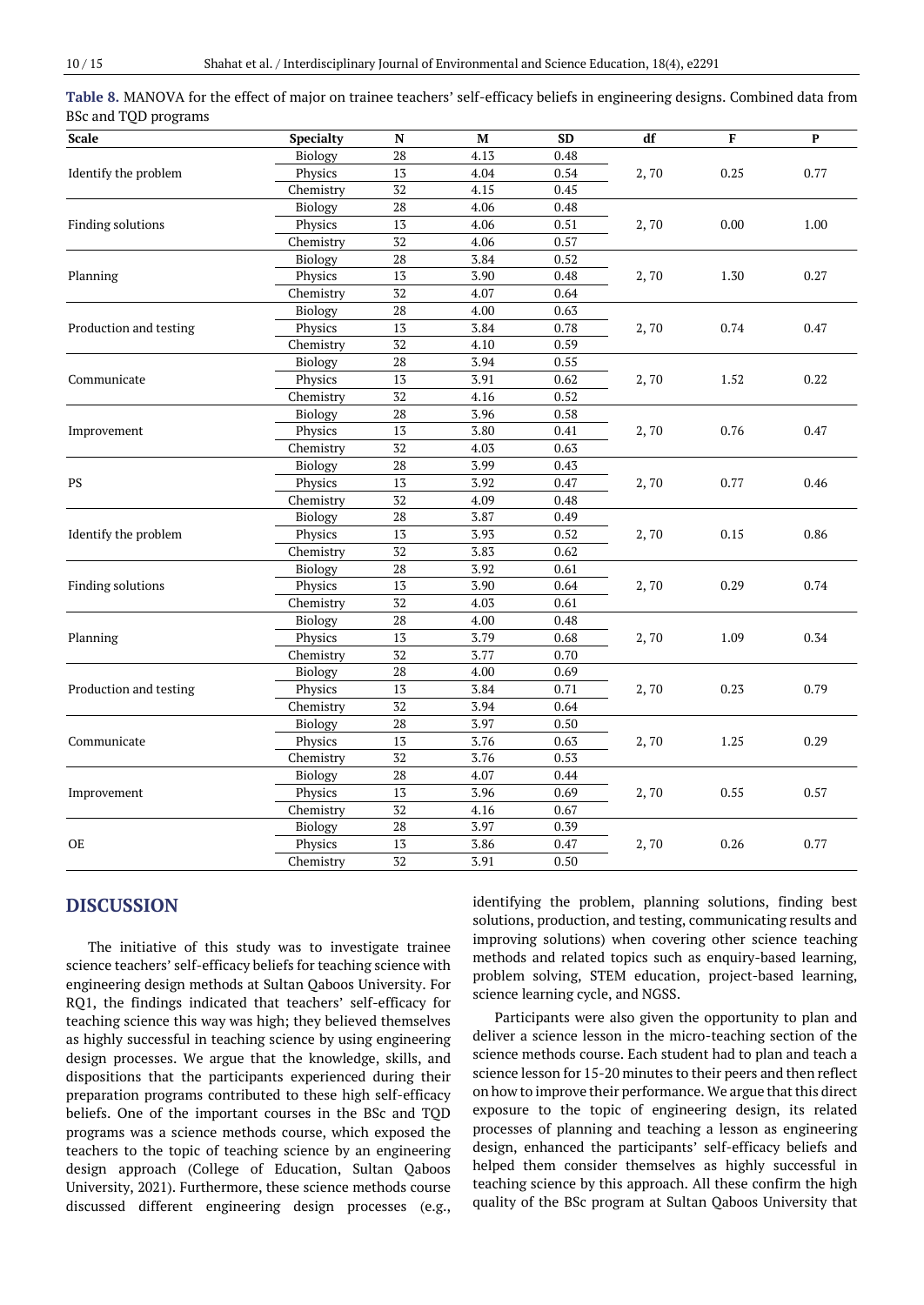was recognized by NSTA, which has been noticeable in the quality of teaching and learning of science education (Al-Balushi et al., 2020b).

Previous research reported that individuals' experience of specific topics enhanced their self-efficacy of these topics (Chen et al., 2021; Haatainen et al., 2021; Srikoom & Faikhamta, 2018; Webb, 2015). More specifically, previous research indicated that science teachers' self-efficacy in STEM education and teaching with engineering design was associated with their experience in teaching science using these approaches (Chen et al., 2021), and this teaching experience influenced their self-efficacy, beliefs, and attitude about STEM education (Srikoom & Faikhamta, 2018). This could explain the high self-efficacy level of the student teachers of the current study who experienced teaching science using an engineering design model in their microteaching session. Additionally, previous research reported that acquiring sufficient knowledge about engineering design is an essential factor for teaching science by using engineering design (Hammack & Ivey, 2017), and this is in alignment with the content of the teaching methods courses which devoted certain weeks to read and discuss different topics related to STEM education and engineering design, and the related science and engineering practices in the NGSS. Student teachers were also practicing integrating the engineering design model and STEM education into the Omani national science curriculum they were teaching in the micro-teaching session. This integration practice is an important characteristic of STEM education and engineering design curriculum (Roehrig et al., 2021) and is associated with high self-efficacy in teaching integrated activities (Haatainen et al., 2021).

For RQ2, the current study's findings also demonstrated that BSc participants had significantly higher self-efficacy beliefs than TQD participants. The differences in these two programs could help in the interpretation of this result. The science teaching methods course expands for two semesters in the BSc program. In contrast, it is only for one semester in the TQD program, limiting the knowledge, skills and dispositions that students of this program are exposed to. Therefore, participants in the BSc program had more opportunities to experience the processes of engineering design than the participants of the TQD program. For instance, the BSc participants watched different videos from the internet, including YouTube, during their lectures showing elementary and secondary school students' planning and implementation of varying engineering design ideas, mainly in the United States of America. Another essential engineering design experience that the BSc participants went through was a takehome mid-exam to design a science lesson by using the engineering design cycle. Since engineering design was not one of the pedagogical themes found in the science textbooks in Oman, this take-home experience allowed them to apply what they learned about teaching science in the manner of engineering design teaching and modify the textbook activities to suit the engineering design cycle.

The experience factor that differentiated the BSc program from the TQD one could explain the BSc student teacher's higher self-efficacy and be in alignment with the previous research, which showed that different experiences in teaching

science using STEM education and engineering design positively influenced science teachers' self-efficacy, beliefs, and attitude about these approaches (Chen et al., 2021; Srikoom & Faikhamta, 2018).

On the basis of the study's findings, our main argument is that the type of the program (i.e., BSc vs. TQD) was the only source of difference in self-efficacy beliefs for teaching science by using engineering design processes. Participants' gender and study major (i.e., biology, chemistry, physics) did not affect their self-efficacy beliefs for teaching science methodically. There is empirical evidence for the lack of effect of gender (Shahat et al., 2022a) on Omani teachers' selfefficacy in teaching science as enquiry. However, the study's finding contrasts with other studies demonstrating the impact of this major variable on an individual's self-efficacy (e.g., Basith et al., 2020). We argue that since both of our programs had male and female students and representatives of different specializations, gender and major variables did not significantly affect participants' self-efficacy beliefs for teaching science.

The study's result is similar to other studies' results (e.g., Yenice, 2009). A possible argument is that all males and females had taken the same credit hours and courses, which means no variability in their perception of teaching science (Bursal, 2010). These findings indicated clearly that the types of pedagogical experience of engineering design that the teachers went through, regardless of their gender or major, were an important defining element of their preparation program to enhance their self-efficacy beliefs for this sort of teaching.

#### **Limitation and Conclusion**

The findings from this research seem to provide some indications for investigating trainee science teachers' selfefficacy beliefs for teaching science by approaches used in engineering design. However, it is essential to note that the purposive sampling method was used in this study, so the findings may reflect similar student science teacher performance in the other colleges or institutions of science teacher preparation programs in Oman.

The data collection was carried out at a single point in time in Oman by using a cross-sectional design. From the importance of professional engineering development, possible further research would be to conduct a training intervention study focusing on enhancing the trainee teachers' engineering design processes. Another limitation in this study is that the teachers' self-efficacy beliefs were assessed by a self-reporting measure. We recommend conducting a future study using qualitative methods such as observations and interviews.

The questionnaire was valid and reliable for measuring the Omani science teachers' self-efficacy beliefs in engineering design-based activities. The results showed a high level of their own competence in their teaching using the engineering design processes in the two SEBTEDQ subscales. The results also revealed the influence of teachers' preparation program on their self-efficacy beliefs of teaching science by using engineering design processes as indicated by the survey using SEBTEDQ.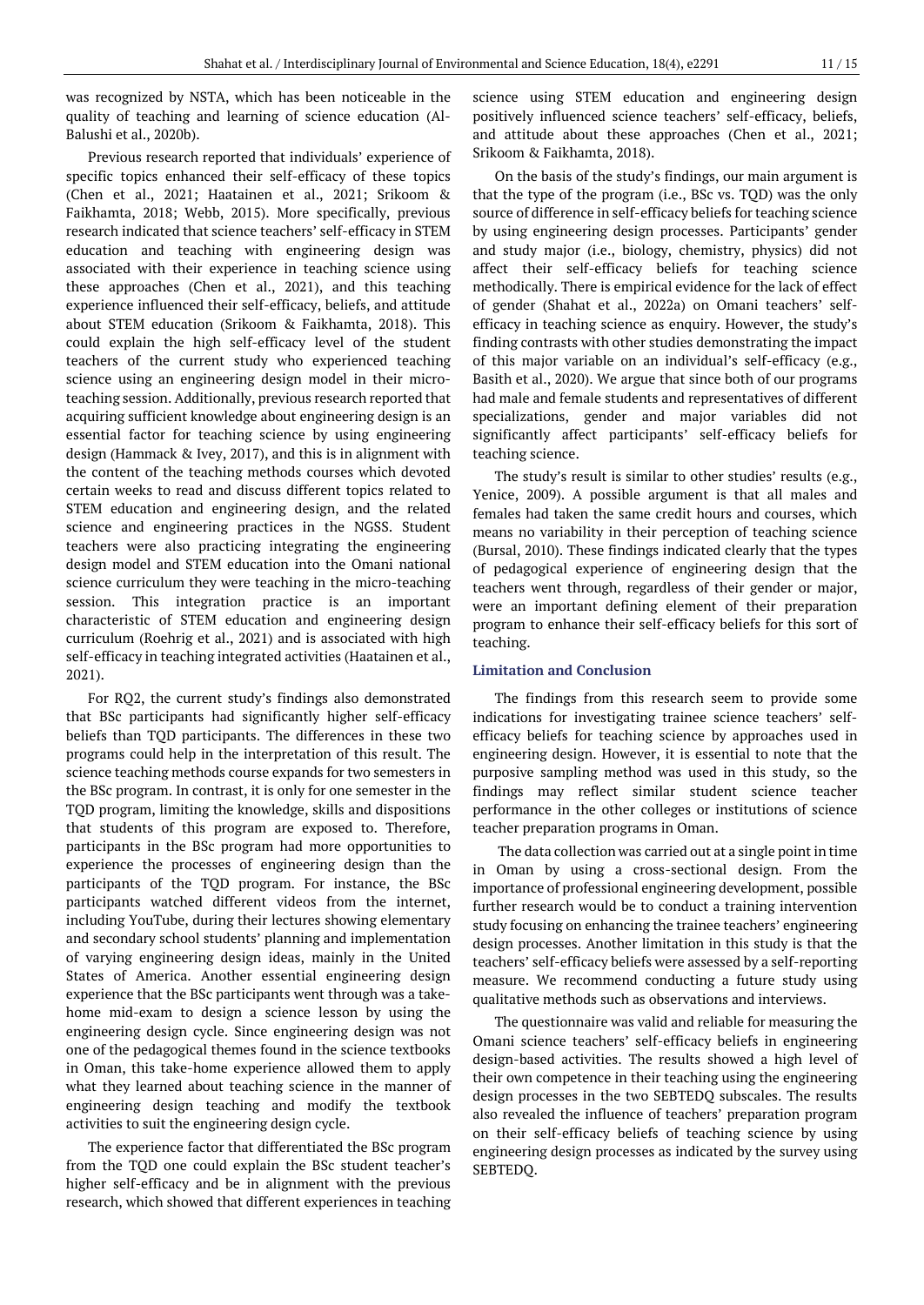Finally, criticising the current research is not meant to minimise the outcomes of the self-efficacy beliefs for teaching science by using engineering design processes at X university but rather to provide a context for increasing the validity and reliability of the results in this study. Although the validity of SEBTEDQ was derived and enhanced from an extensive review of literature in science education, reliability could be improved more in final fieldwork by increasing the size of the research sample with in-service science teachers and supervisors.

#### **Implications for Research and Teaching**

The current study's findings indicate that exposing trainee science teachers to different types of experience regarding the teaching of science by using engineering design processes helped enhance their related self-efficacy beliefs. The results also show that the program that implemented more types of engineering design experiences had a better chance of strengthening students' self-efficacy. This finding was evident in the outperformance of BSc students over TQD students who had fewer opportunities to experience teaching science with engineering design-based methods. Other science teacherpreparing programs could implement some of these types of engineering design experiences such as

- 1. discussing the topic of engineering design thoroughly;
- 2. linking this topic to other major science education topics such as STEM education and NGSS;
- 3. discussing different pedagogical methods for teaching science as engineering design;
- 4. reflecting on different videos and scenarios that illustrate teaching science as an engineering design in real classrooms;
- 5. encouraging trainee science teachers to generate many ideas to implement engineering designs in science classrooms;
- 6. training these teachers to modify textbook activities to suit the engineering design; and
- 7. requesting them to design and teach different engineering design science lessons by different pedagogical methods.

This study contributes to the research literature on selfefficacy in engineering design by investigating the actual level of self-efficacy between BSc and TQD programs at Sultan Qaboos University and the influences of gender, major, and preparation program on science student teachers. One contribution of this study is its demonstration of the excellent quality of utilising the Arabic version of the SEBTEDQ in Oman. The SEBTEDQ could foster the assessment of pre- and in-service science teachers' competence in teaching science lessons by using engineering design using SEBTEDQ in elementary, lower, and upper secondary schools in Oman and possibly, in other countries.

An additional theoretical aim of this study is the detailed description of the two subscales of SEBTEDQ, which can be used as a single diagnostic scale for education officials in Oman to identify further strengths and weaknesses in pre- and in-service science teacher training programs regarding engineering design processes. This may help science teachers, or teachers in general, to meet their STEM training needs, and

influence teacher training and help establish teachers' confidence to teach effectively using engineering design methods. Another added value of the study is that the findings showed that TQD trainee science teachers might need more training to enhance their engineering design skills and improve their classroom practice. This is important for achieving good classroom interactions and, subsequently, ensuring the good quality of science instruction in Omani science classes.

The contribution of this study is that it shows how instrument items can be successfully developed and applied to the Arab language and culture. Another contribution of the study's results to science education literature is showing possible variable influence achieving highly effective STEM teachers by developing a sustainable and successful preparation program for university science student teachers. This way may make a big difference in building a solid and stable economy and will foster the future excellence and competitiveness of the economy in any country.

**Author contributions:** All co-authors have involved in all stages of this study while preparing the final version. They all agree with the results and conclusions.

**Funding:** The work in this article was financially supported by Sultan Qaboos University under grant (IG/EDU/CUTM/21/01).

**Declaration of interest:** The authors declare that they have no competing interests.

**Ethics approval and consent to participate:** Not applicable.

**Availability of data and materials:** All data generated or analyzed during this study are available for sharing when appropriate request is directed to corresponding author.

# **REFERENCES**

- Abou-Assali, M. (2014). The link between teacher professional development and student achievement: A critical view. *International Journal of Bilingual & Multilingual Teachers of English*, *2*(01), 39-49. [https://doi.org/10.12785/ijbmte/](https://doi.org/10.12785/ijbmte/020104) [020104](https://doi.org/10.12785/ijbmte/020104)
- Aiken, L. (1997) *Questionnaires and inventories: Surveying opinions and assessing personality*. John Wiley.
- Al-Balushi, S. M., Ambusaidi, A. K., Al-Balushi, K. A., Al-Hajri, F. H., & Al-Sinani, M. S. (2020a). Student-centred and teacher-centred science classrooms as visualized by science teachers and their supervisors. *Teaching and Teacher Education*, *89*, 103014. <https://doi.org/10.1016/j.tate.2019.103014>
- Al-Balushi, S. M., Emam, M. M., & Al-Abri, K. M. (2020b). Leadership and teacher education in Oman. In R. Papa (Ed.), *Oxford Encyclopedia of Educational Administration* (pp. 1-24). Oxford University Press.
- Al Barwani, T., & Bailey, J. (2016). Local challenges, global solutions: Oman's experience with accreditation: The case of Sultan Qaboos University. In N. Michelli, R. Dada, D. Eldridge, R. Tamim, & K. Karp (Eds.), *Teacher quality and teacher education quality* (pp. 151-166). Routledge.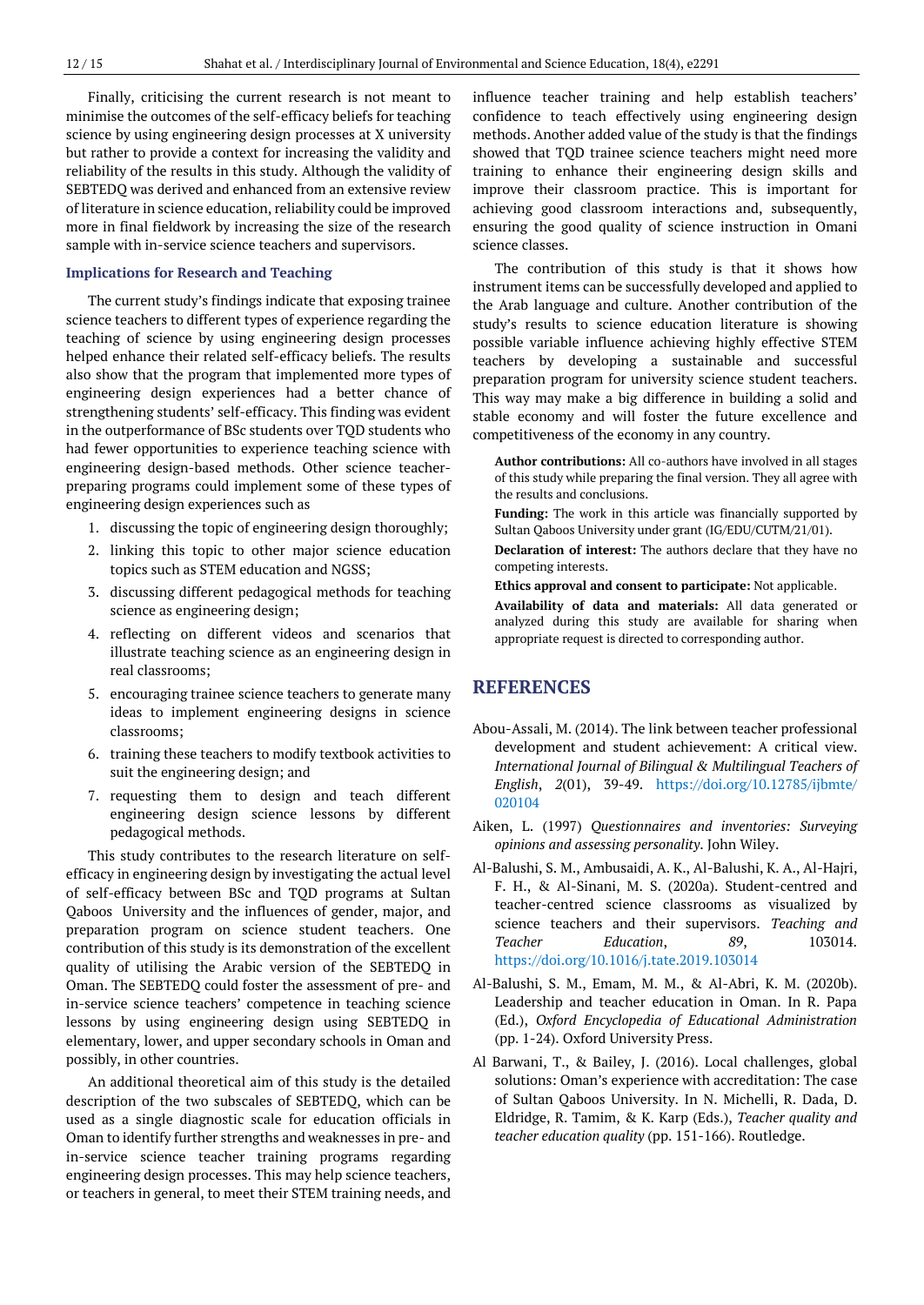- Al-Qamish, M., & Kharbasha, O. (2009). Evaluation of practicum training program for special education students in the Jordanian community colleges from their perspectives and their cooperative teachers. *Journal of Educational and Psychological Sciences*, *10*(1), 39-66. <https://doi.org/10.12785/JEPS/100102>
- Ambusaidi, A., & Al-Balushi, S. (2015). Science education in the Sultanate of Oman: Status and reform. In N. Mansour & S. Al-Shamrani (Eds.), *Cultural perspectives in science education. Science education in the Arab Gulf States: Visions, sociocultural contexts and challenges* (pp. 189-204). Sense Publishers.
- Anderson, T., & Shattuck, J. (2012). Design-based research: A decade of progress in education research? *Educational Researcher*, *41*(1), 16-25. [https://doi.org/10.3102/001318](https://doi.org/10.3102/0013189X11428813) [9X11428813](https://doi.org/10.3102/0013189X11428813)
- Bandura, A. (1986). *Social foundations of thought and action: A social cognitive theory*. Prentice-Hall.
- Bandura, A. (1989). Social cognitive theory. In R. Vasta (Ed.), *Annals of child development: Six theories of child development.* JAI Press.
- Bandura, A. (1997a). *Self-efficacy in changing societies*. Cambridge University Press.
- Bandura, A. (1997b). *Self-efficacy: The exercise of control*. W.H. Freeman.
- Banko, W. (2013). *Science for the next generation: Preparing for the new standards*. NSTA Press.
- Basith, A., Syahputra, A., & Aris Ichwanto, M. (2020). Academic self-efficacy as predictor of academic achievement. *Jurnal Pendidikan Indonesia* [*Indonesian Journal of Education*], *9*(1), 163-170. [https://doi.org/10.](https://doi.org/10.23887/jpi-undiksha.v9i1.24403) [23887/jpi-undiksha.v9i1.24403](https://doi.org/10.23887/jpi-undiksha.v9i1.24403)
- Britner, S. L., & Pajares, F. (2006). Sources of science selfefficacy beliefs of middle school students. *Journal of Research in Science Teaching*, *43*(5), 485-499. <https://doi.org/10.1002/tea.20131>
- Bursal, M. (2010). Turkish preservice elementary teachers' self-efficacy beliefs regarding mathematics and science teaching. *International Journal of Science and Mathematics Education*, *8*(4), 649-666. [https://doi.org/10.1007/s10763-](https://doi.org/10.1007/s10763-009-9179-6) [009-9179-6](https://doi.org/10.1007/s10763-009-9179-6)
- Caprara, G. V., Barbaranelli, C., Steca, P., & Malone, P. S. (2006). Teachers' self-efficacy beliefs as determinants of job satisfaction and students' academic achievement: A study at the school level. *Journal of School Psychology*, *44*(6), 473-490. <https://doi.org/10.1016/j.jsp.2006.09.001>
- Chen, Y.-L., Huang, L.-F., & Wu, P.-C. (2021). Preservice preschool teachers' self-efficacy in and need for STEM education professional development: STEM pedagogical belief as a mediator. *Early Childhood Education Journal*, *49*(2), 137-147. [https://doi.org/10.1007/s10643-020-](https://doi.org/10.1007/s10643-020-01055-3) [01055-3](https://doi.org/10.1007/s10643-020-01055-3)
- Christian, B. J. (2017). Primary pre-service teachers' perceptions of course related factors that enhance instructional self-efficacy. *Australian Journal of Teacher Education*, *42*(2), 14-24. [https://doi.org/10.14221/](https://doi.org/10.14221/ajte.2017v42n2.2) [ajte.2017v42n2.2](https://doi.org/10.14221/ajte.2017v42n2.2)
- College of Education, Sultan Qaboos University. (2021). *The internal quality of instruction*.
- Cronin-Jones, L. L. (1991). Science teacher beliefs and their influence on curriculum implementation: Two case studies. *Journal of Research in Science Teaching*, *28*(3), 235- 250. <https://doi.org/10.1002/tea.3660280305>
- Dumas, D., Schmidt, L. C., & Alexander, P. A. (2016). Predicting creative problem solving in engineering design. *Thinking Skills and Creativity*, *21*, 50-66. <https://doi.org/10.1016/j.tsc.2016.05.002>
- English, L. D. (2017). Advancing elementary and middle school STEM education. *International Journal of Science and Mathematics Education***,** *15*, 5-24. <https://doi.org/10.1007/s10763-017-9802-x>
- English, L. D., & King, D. T. (2015). STEM learning through engineering design: fourth-grade students' investigations in aerospace. *International Journal of STEM Education*, *2,* 14. <https://doi.org/10.1186/s40594-015-0027-7>
- Felix, A., & Harris, J. (2010). A project-based, STEM-integrated alternative energy team challenge for teachers. *Technology and Engineering Teacher*, *69*(5), 29.
- FIEI. (2012). Teacher efficacy and beliefs toward STEM survey. *Friday Institute for Educational Innovation*.
- Field, A. P. (2009). *Discovering statistics using SPSS*. SAGE.
- Freeman, S., Eddy, S. L., McDonough, M., Smith, M. K., Okoroafor, N., Jordt, H., & Wenderoth, M. P. (2014). Active learning increases student performance in science, engineering, and mathematics. *Proceedings of the National Academy of Sciences*, *111*(23), 8410-8415. <https://doi.org/10.1073/pnas.1319030111>
- Geng, J., Jong, M. S.-Y., & Chai, C. S. (2019). Hong Kong teachers' self-efficacy and concerns about STEM Education. *The Asia-Pacific Education Researcher*, *28*(1), 35- 45. <https://doi.org/10.1007/s40299-018-0414-1>
- Gero, A., & Danino, O. (2016). High-school course on engineering design: Enhancement of students' motivation and development of systems thinking skills. *International Journal of Engineering Education*, *32*(1A), 100-110.
- Griethuijsen, R. A. L. F., Eijck, M. W., Haste, H., Brok, P. J., Skinner, N. C., Mansour, N., Gencer, A. S., & BouJaoude, S. (2014). Global patterns in students' views of science and interest in science. *Research in Science Education, 45*(4), 581-603. <https://doi.org/10.1007/s11165-014-9438-6>
- Gurcay, D. (2015). Preservice physics teachers' beliefs regarding their teacher efficacy and classroom management. *Procedia-Social and Behavioral Sciences*, *197*, 1101-1106. <https://doi.org/10.1016/j.sbspro.2015.07.353>
- Guzey, S. S., Moore, T. J., Harwell, M., & Moreno, M. (2016). STEM integration in middle school life science: Student learning and attitudes. *Journal of Science Education and Technology*, *25*(4), 550-560. [https://doi.org/10.1007/](https://doi.org/10.1007/s10956-016-9612-x) [s10956-016-9612-x](https://doi.org/10.1007/s10956-016-9612-x)
- Haatainen, O., Turkka, J., & Aksela, M. (2021). Science teachers' perceptions and self-efficacy beliefs related to integrated science education. *Education Sciences*, *11*(6), 272. <https://doi.org/10.3390/educsci11060272>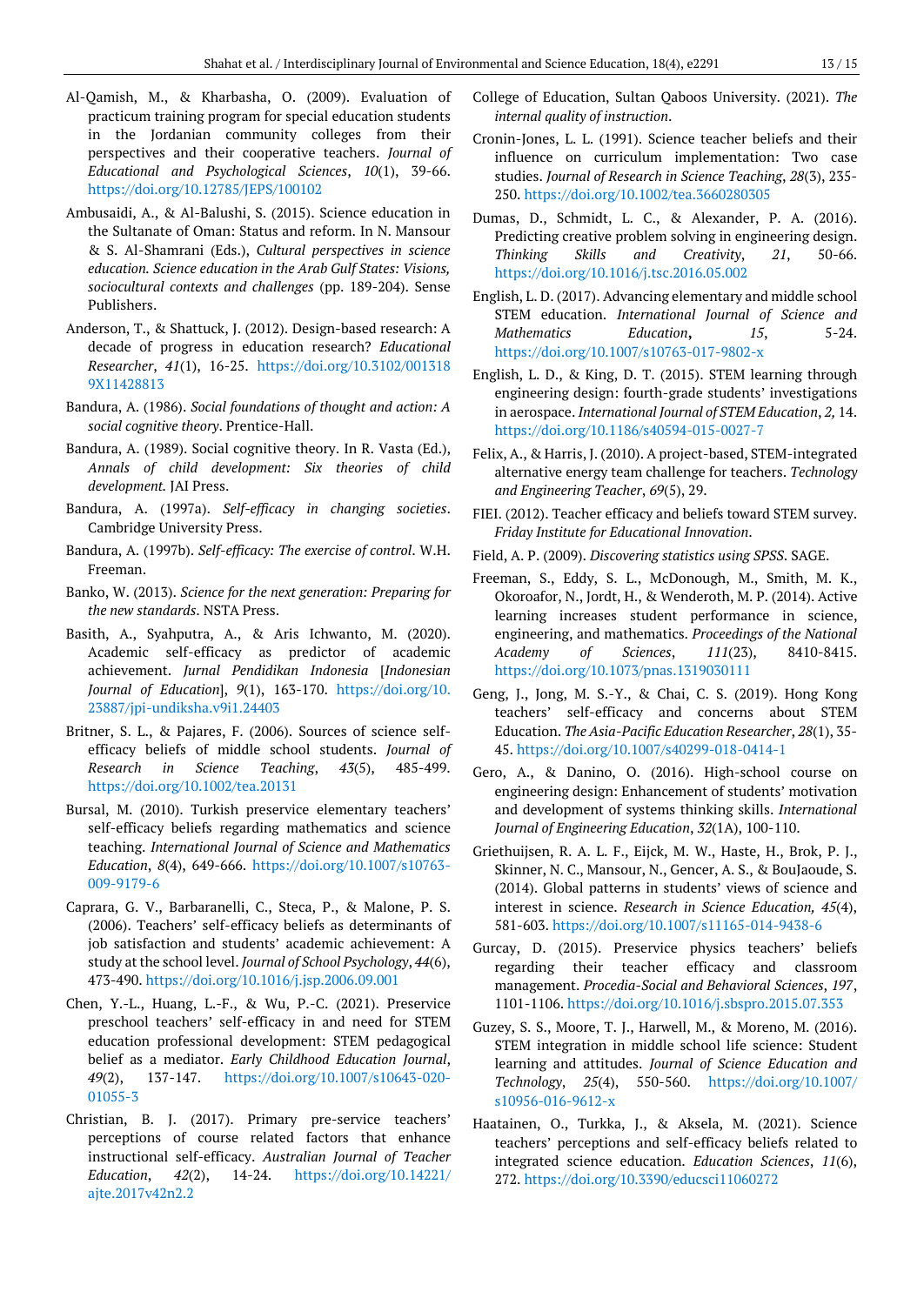- Hammack, R., & Ivey, T. (2017). Examining elementary teachers' engineering self-efficacy and engineering teacher efficacy. *School Science and Mathematics*, *117*(1-2), 52-62. <https://doi.org/10.1111/ssm.12205>
- Hoeg, D. G., & Bencze, J. L. (2017). Values underpinning STEM education in the USA: An analysis of the next generation science standards. *Science Education*, *101*(2), 278-301. <https://doi.org/10.1002/sce.21260>
- Holzberger, D., Philipp, A., & Kunter, M. (2013). How teachers' self-efficacy is related to instructional quality: A longitudinal analysis. *Journal of Educational Psychology*, *105*(3), 774-786. <https://doi.org/10.1037/a0032198>
- Hoy, A. W., Hoy, W. K., & Davis, H. A. (2009). Teachers' selfefficacy beliefs. In K. R. Wentzel, & A. Wigfield (Eds.), *Educational psychology handbook series. Handbook of motivation at school* (pp. 627-653). Routledge.
- Hudson, P., English, L., Dawes, L., King, D., & Baker, S. (2015). Exploring links between pedagogical knowledge practices and student outcomes in STEM education for primary schools. *Australian Journal of Teacher Education*, *40*(6), 134- 151. <https://doi.org/10.14221/ajte.2015v40n6.8>
- Jason, L., & Glenwick, D. (Eds.). (2016). *Handbook of methodological approaches to community-based research: Qualitative, quantitative, and mixed methods*. Oxford University Press. [https://doi.org/10.1093/med:psych/](https://doi.org/10.1093/med:psych/9780190243654.001.0001) [9780190243654.001.0001](https://doi.org/10.1093/med:psych/9780190243654.001.0001)
- Kang, E. J. S., Donovan, C., & McCarthy, M. J. (2018). Exploring elementary teachers' pedagogical content knowledge and confidence in implementing the NGSS science and engineering practices. *Journal of Science Teacher Education*, *29*(1), 9-29. [https://doi.org/10.1080/1046560X.2017.](https://doi.org/10.1080/1046560X.2017.1415616) [1415616](https://doi.org/10.1080/1046560X.2017.1415616)
- Kitsantas, A., & Baylor, A. (2001). The impact of the instructional planning self-reflective tool on preservice teacher performance, disposition, and self-efficacy beliefs regarding systematic instructional planning. *Educational Technology Research and Development*, *49*(4), 97-106. <https://doi.org/10.1007/BF02504949>
- Koehler, M. J., & Mishra, P. (2005). Teachers learning technology by design. *Journal of Computing in Teacher Education*, *21*(3), 94-102. [https://doi.org/10.1080/](https://doi.org/10.1080/10402454.2005.10784518) [10402454.2005.10784518](https://doi.org/10.1080/10402454.2005.10784518)
- Li, Y., Huang, Z., Jiang, M., & Chang, T.-W. (2016). The effect on pupils' science performance and problem-solving ability through Lego: An engineering design-based modeling approach. *Journal of Educational Technology & Society*, *19*(3), 143-156.
- Malkawi, A. R., & Rababah, E. Q. (2018). Jordanian twelfthgrade science teachers' self-reported usage of science and engineering practices in the next generation science standards. *International Journal of Science Education*, *40*(9), 961-976. <https://doi.org/10.1080/09500693.2018.1460695>
- Marulcu, I., & Barnett, M. (2013). Fifth graders' learning about simple machines through engineering design-based instruction using LEGO™ materials. *Research in Science Education*, *43*(5), 1825-1850. [https://doi.org/10.1007/](https://doi.org/10.1007/s11165-012-9335-9) [s11165-012-9335-9](https://doi.org/10.1007/s11165-012-9335-9)
- MoE. (2020). Vision and mission. *Ministry of Education-Oman*. [http://havasapps.com/test/moe/?page\\_id=2498](http://havasapps.com/test/moe/?page_id=2498)
- Mullis, I. V. S., Martin, M. O., Foy, P., Kelly, D. L., & Fishbein, B. (2020). *TIMSS 2019 international results in mathematics and science*. [https://timssandpirls.bc.edu/timss2019/](https://timssandpirls.bc.edu/timss2019/international-results/) [international-results/](https://timssandpirls.bc.edu/timss2019/international-results/)
- NRC. (2012). A framework for K-12 science education: Practices, crosscutting concepts, and core ideas. *National Research Council*.
- NSTA. (2020). 2020 NSTA/ASTE standards for science teacher preparation. *National Science Teachers Association*. <http://static.nsta.org/pdfs/2020NSTAStandards.pdf>
- Oman Educational Portal. (2019). STEM Oman programme. *Ministry of Education*. [https://home.moe.gov.om/updates/](https://home.moe.gov.om/updates/3/show/1057) [3/show/1057](https://home.moe.gov.om/updates/3/show/1057)
- Oman-2040. (2020). *Oman vision 2040*. [https://www.2040.om/](https://www.2040.om/en/oman-vision-2040/about-the-vision/) [en/oman-vision-2040/about-the-vision/](https://www.2040.om/en/oman-vision-2040/about-the-vision/)
- Penner, D. E., Lehrer, R., & Schauble, L. (1998). From physical models to biomechanics: A design-based modeling approach. *The Journal of the Learning Sciences*, *7*(3-4), 429- 449. <https://doi.org/10.1080/10508406.1998.9672060>
- Public and Private Universities in Oman. (2021). National reference document for teacher preparation programmes in Oman: A project to improve and raise the efficiency of teacher preparation in public and private universities in Oman (preliminary draft). *Ministry of Education*.
- Roehrig, G. H., Dare, E. A., Ring-Whalen, E. & Wieselmann, J.R. (2021). Understanding coherence and integration in integrated STEM curriculum. *International Journal of STEM Education, 8*(2)*,* 1-21. [https://doi.org/10.1186/s40594-020-](https://doi.org/10.1186/s40594-020-00259-8) [00259-8](https://doi.org/10.1186/s40594-020-00259-8)
- Sezgin Selcuk, G., Sahin, M., & Acikgoz, K. U. (2011). The effects of learning strategy instruction on achievement, attitude, and achievement motivation in a physics course. *Research in Science Education*, *41*(1), 39-62. <https://doi.org/10.1007/s11165-009-9145-x>
- Shahat, M. A., Ohle, A., & Fischer, H. E. (2017). Evaluation of a teaching unit based on a problem-solving model for seventh-grade students. *Zeitschrift Für Didaktik Der Naturwissenschaften*, *23*(1), 205-224. [https://doi.org/](https://doi.org/10.1007/s40573-017-0068-1) [10.1007/s40573-017-0068-1](https://doi.org/10.1007/s40573-017-0068-1)
- Shahat, M. A., Ohle-Peters, A., & Ambusaidi, A. (2022a). Teaching with texts and pictures in science classes: Teachers' attitudes and motivational orientations at different school levels. *Journal of Science Teacher Education*, *33*(1), 107-123. [https://doi.org/10.1080/1046560X.2021.](https://doi.org/10.1080/1046560X.2021.1909231) [1909231](https://doi.org/10.1080/1046560X.2021.1909231)
- Shahat, M. A., Ambusaidi, A. Treagust, D. F (2022b). Omani teachers' perceived self-efficacy beliefs for teaching science as inquiry: Influences of gender, teaching, experience and preparation programme [Submitted for publication].
- Smolleck, L. D., Zembal-Saul, C., & Yoder, E. P. (2006). The development and validation of an instrument to measure preservice teachers' self-efficacy in regard to the teaching of science as inquiry. *Journal of Science Teacher Education*, *17*(2),137-163[.https://doi.org/10.1007/s10972-006-9015-6](https://doi.org/10.1007/s10972-006-9015-6)